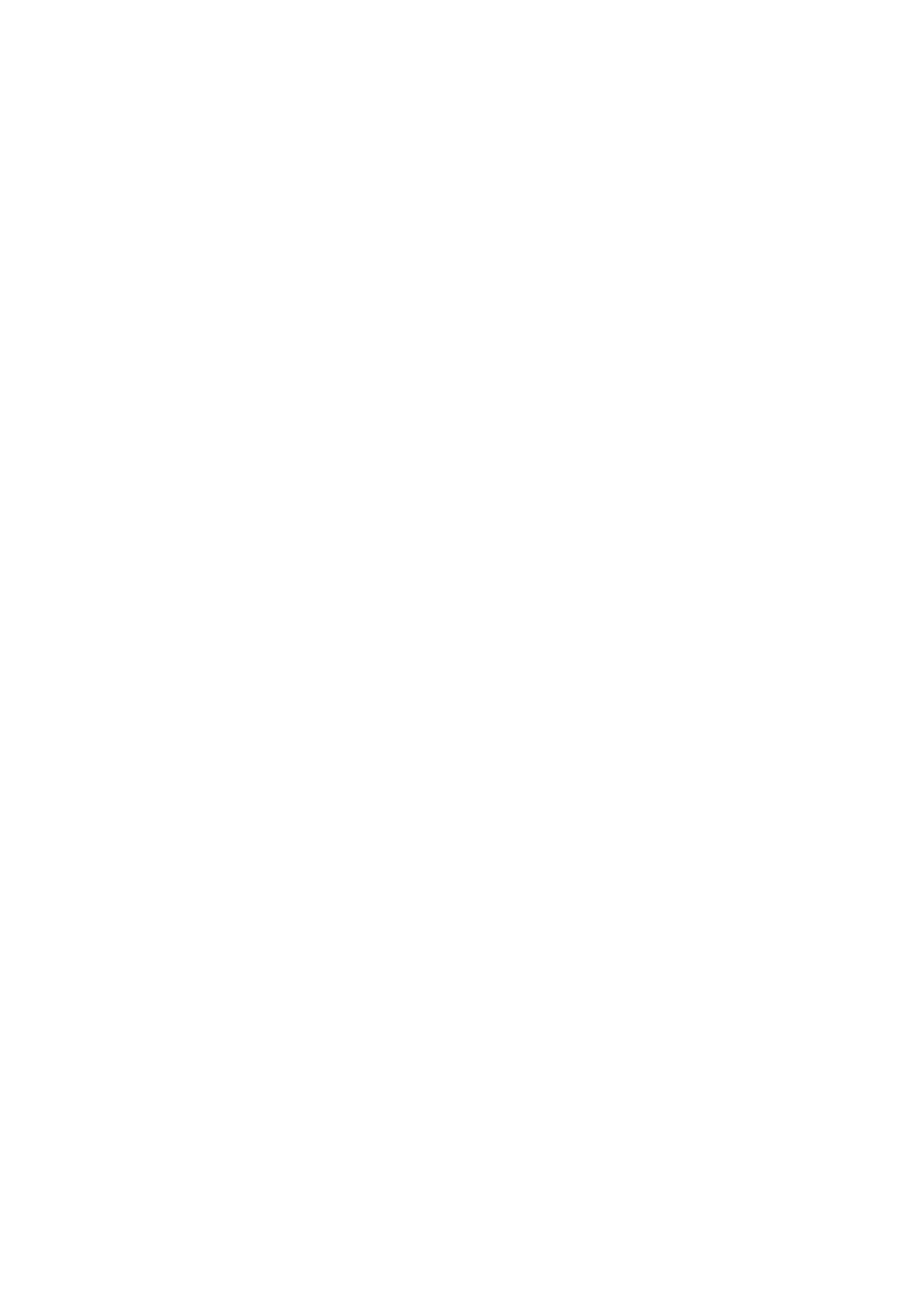# **JOINT STANDING COMMITTEE ON DELEGATED LEGISLATION**

# **Date first appointed:**

28 June 2001

### **Terms of Reference:**

The following is an extract from Schedule 1 of the Legislative Council Standing orders:

# "**3. Joint Standing Committee on Delegated Legislation**

- 3.1 A *Joint Standing Committee on Delegated Legislation* is established.
- 3.2 The Committee consists of 8 Members, 4 of whom are appointed from each House. The Chairman must be a Member of the Committee who supports the Government.
- 3.3 A quorum is 4 Members of whom at least one is a Member of the Council and one a Member of the Assembly.
- 3.4 A report of the Committee is to be presented to each House by a Member of each House appointed for the purpose by the Committee.
- 3.5 Upon its publication, whether under section 41(1)(a) of the *Interpretation Act 1984* or another written law, an instrument stands referred to the Committee for consideration.
- 3.6 In its consideration of an instrument, the Committee is to inquire whether the instrument -
	- (a) is authorized or contemplated by the empowering enactment;
	- (b) has an adverse effect on existing rights, interests, or legitimate expectations beyond giving effect to a purpose authorized or contemplated by the empowering enactment;
	- (c) ousts or modifies the rules of fairness;
	- (d) deprives a person aggrieved by a decision of the ability to obtain review of the merits of that decision or seek judicial review;
	- (e) imposes terms and conditions regulating any review that would be likely to cause the review to be illusory or impracticable; or
	- (f) contains provisions that, for any reason, would be more appropriately contained in an Act.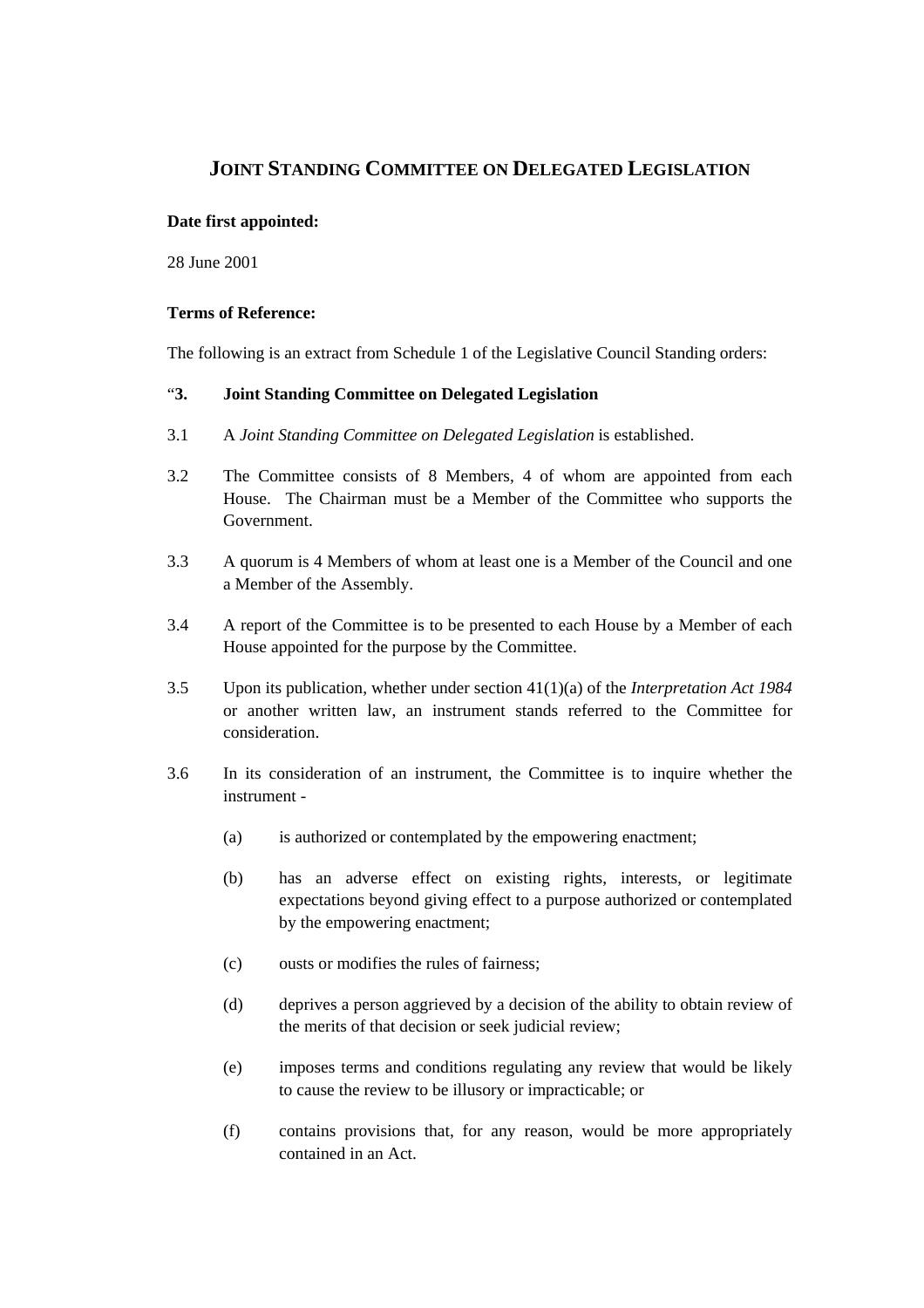3.7 In this clause -

 "**adverse effect**" includes abrogation, deprivation, extinguishment, diminution, and a compulsory acquisition, transfer, or assignment;

"**instrument**" means -

- (a) subsidiary legislation in the form in which, and with the content it has, when it is published;
- (b) an instrument, not being subsidiary legislation, that is made subject to disallowance by either House under a written law;

 "**subsidiary legislation**" has the meaning given to it by section 5 of the *Interpretation Act 1984*."

### **Members as at the time of this inquiry:**

| Mr Joe Francis MLA (Chairman)                                 | Ms Janine Freeman MLA                                     |  |  |
|---------------------------------------------------------------|-----------------------------------------------------------|--|--|
| Hon Robin Chapple MLC (Deputy Chairman) Hon Alyssa Hayden MLC |                                                           |  |  |
| Hon Jim Chown MLC                                             | Mr Paul Miles MLA                                         |  |  |
| Hon Jock Ferguson MLC                                         | Mr Andrew Waddell MLA                                     |  |  |
| Staff as at the time of this inquiry:                         |                                                           |  |  |
| Christine Kain, Advisory Officer (Legal)                      | Lobeto-Ortega,<br>Advisory<br>Officer<br>Irina<br>(Legal) |  |  |
| Felicity Mackie, Advisory Officer (Legal)                     | David Driscoll, Committee Clerk                           |  |  |
| <b>Address:</b>                                               |                                                           |  |  |
| Parliament House, Perth WA 6000, Telephone (08) 9222 7222     |                                                           |  |  |
| lcco@parliament.wa.gov.au                                     |                                                           |  |  |
| Website: http://www.parliament.wa.gov.au                      |                                                           |  |  |

**ISBN 978-1-921634-32-1**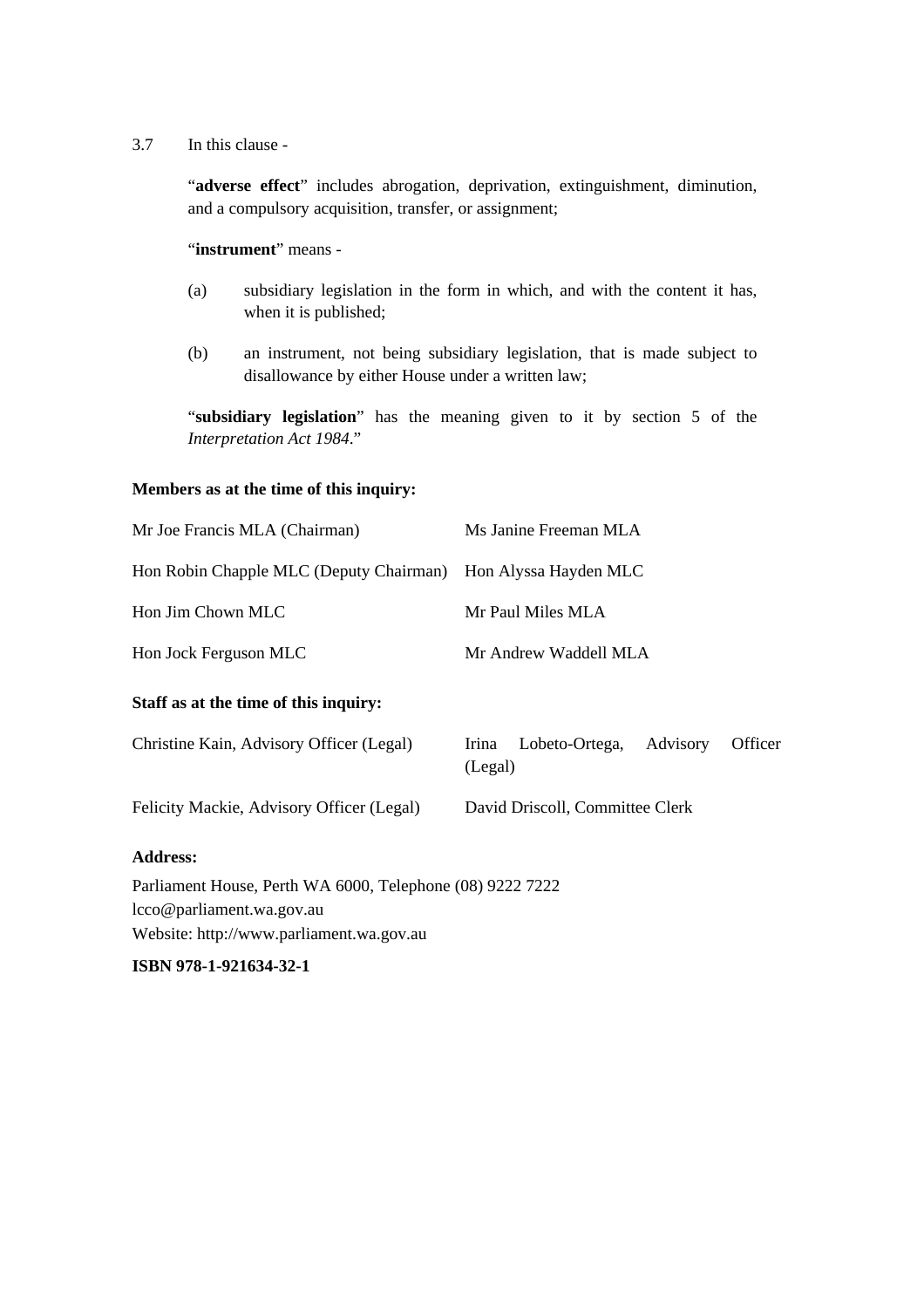# **CONTENTS**

| $\mathbf{1}$   |                                                                    |
|----------------|--------------------------------------------------------------------|
|                |                                                                    |
| $\overline{2}$ |                                                                    |
|                |                                                                    |
| 3              |                                                                    |
|                |                                                                    |
|                |                                                                    |
|                |                                                                    |
|                |                                                                    |
|                |                                                                    |
| 4              | UNAUTHORISED DISCLOSURE OF CONFIDENTIAL COMMITTEE CORRESPONDENCE 5 |
| 5              | FISH RESOURCES MANAGEMENT AMENDMENT REGULATIONS (NO.3) 2009  6     |
| 6              | PERTH PARKING MANAGEMENT AMENDMENT REGULATIONS (NO.2) 20097        |
| 7              |                                                                    |
| 8              | CHILDREN AND COMMUNITY SERVICES AMENDMENT REGULATIONS 2008  11     |
|                |                                                                    |
| 9              |                                                                    |
|                |                                                                    |
|                |                                                                    |
|                |                                                                    |
|                |                                                                    |
|                |                                                                    |
|                |                                                                    |
| 10             |                                                                    |
| 11             |                                                                    |
| 12             |                                                                    |
|                |                                                                    |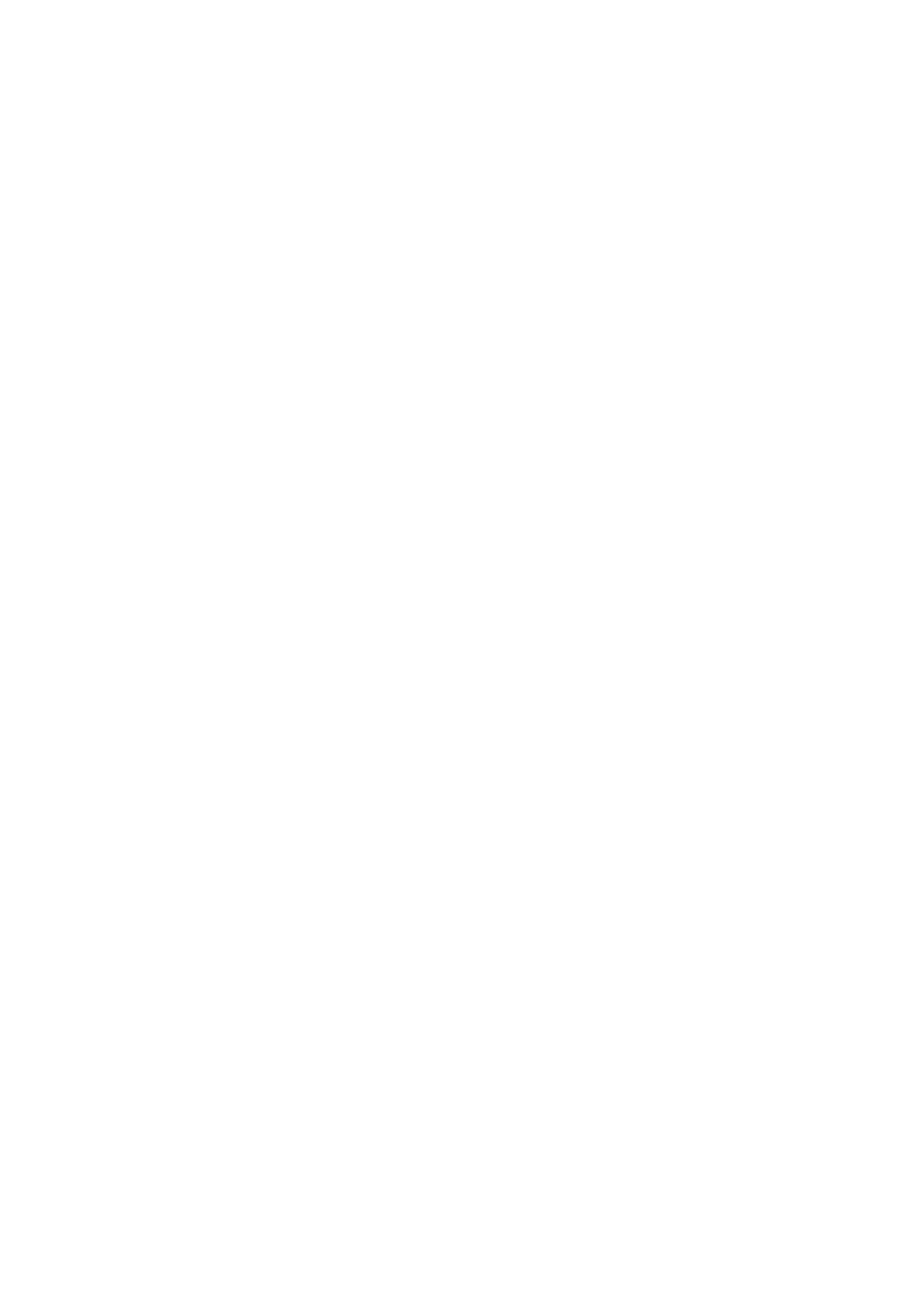# **REPORT OF THE JOINT STANDING COMMITTEE ON DELEGATED LEGISLATION**

# **ANNUAL REPORT 2009**

# **1 INTRODUCTION**

# **Scrutiny of subsidiary legislation**

- 1.1 The role of the Joint Standing Committee on Delegated Legislation (**the Committee**) and its approach to the scrutiny of subsidiary legislation was discussed in the Committee's Sixth Report.<sup>1</sup>
- 1.2 The Committee holds a standing referral from the Legislative Council to consider all instruments of subsidiary legislation that are published, $2$  whether under section 41(1)(a) of the *Interpretation Act 1984* or another written law. As a result, the Committee is able to scrutinise and report to the Parliament on a huge volume of instruments. However, due to statutorily imposed deadlines and limited resources, the Committee resolved shortly after its establishment to consider only those instruments that are subject to disallowance under section 42 of the *Interpretation Act 1984* or another written law, together with any other instruments that were noted by individual members.

# **2 REPORTING PERIOD**

2.1 This report covers the period of activity between 5 December 2008 and 1 December 2009 (the last day of sitting for 2009), spanning the first full year of the  $38<sup>th</sup>$ Parliament.

# **Members**

- 2.2 The Committee was served by the following members:
	- Mr Joe Francis MLA (Chairman);
	- Hon Robin Chapple MLC (Deputy Chairman);
	- Hon Jim Chown MLC;
	- Hon Jock Ferguson MLC;

<sup>1</sup> Western Australia, Legislative Council, Joint Standing Committee on Delegated Legislation, *Sessional Report June 28 2001 to August 9 2002*, Report No. 6, March 2003, Chapters 1-2.

 $\overline{2}$ As defined in section 5, *Interpretation Act 1984.*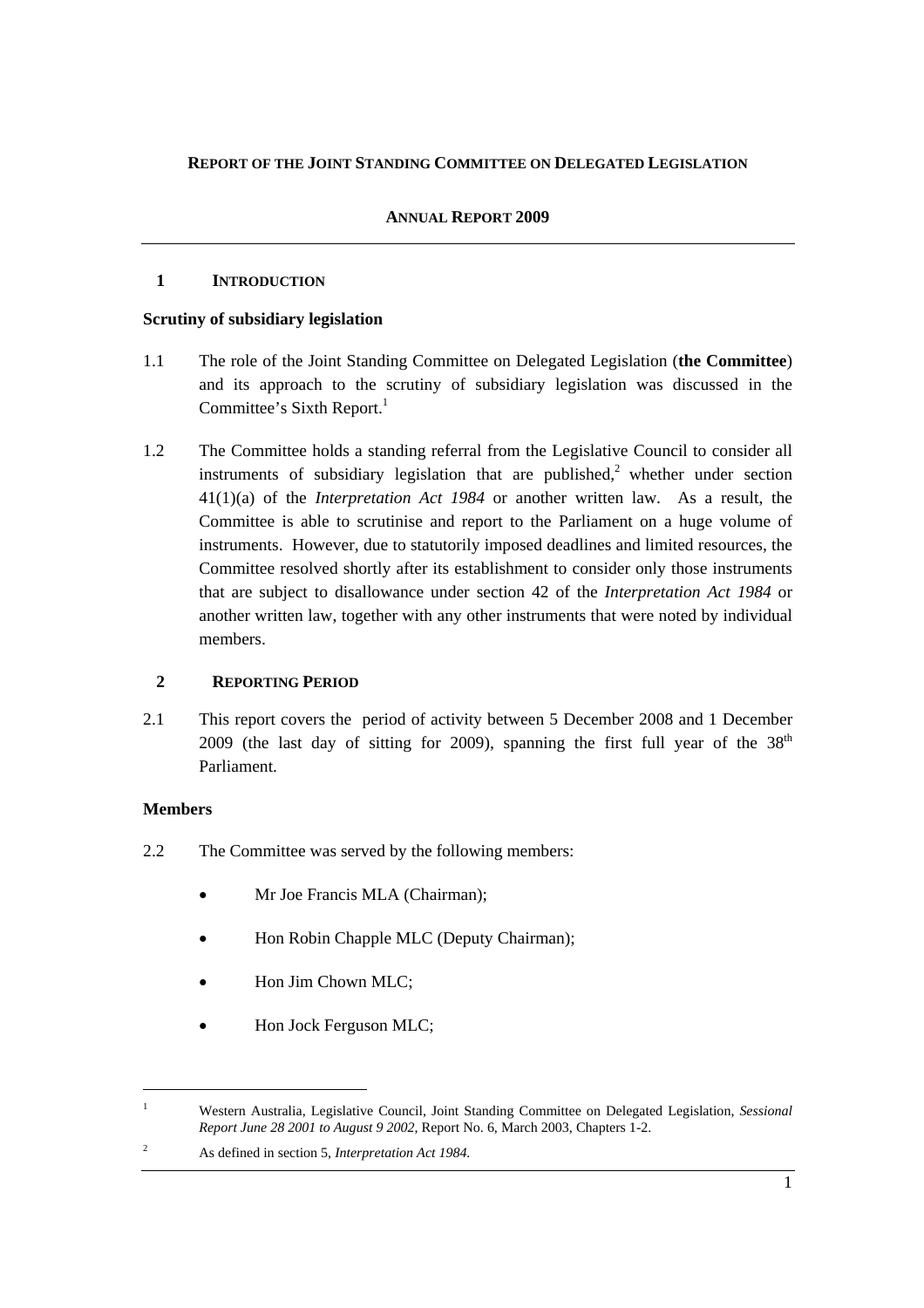- Ms Janine Freeman MLA:
- Hon Alyssa Hayden MLC;
- Mr Paul Miles MLA; and
- Mr Andrew Waddell MLA.
- 2.3 The Committee is assisted by legal advisory officers who examine and report to the Committee on every disallowable instrument, attend meetings and draft correspondence. In the event that the Committee decides to report to the Parliament, the advisers prepare a draft report for the Committee's consideration. The Committee's advisers during 2009 were:
	- Ms Christine Kain, Advisory Officer (Legal);
	- Ms Felicity Mackie, Advisory Officer (Legal) (from 4 May 2009);
	- Ms Susan O'Brien, Advisory Officer (Legal) (to 1 August 2009);
	- Ms Andrea McCallum, Advisory Officer (Legal) (to 21 August 2009);
	- Ms Irina Lobeto-Ortega, Advisory Officer (Legal) (from 31 August 2009);
	- Ms Anne Turner, Advisory Officer (Legal) (as required); and
	- Ms Denise Wong, Advisory Officer (Legal) (as required).
- 2.4 Mr David Driscoll, Committee Clerk, provided administrative and clerical support. Mrs Lorraine Murray, Clerical Assistant, provided internet and reception services.

# **3 COMMITTEE ACTIVITIES**

# **Reports presented to the Parliament**

- 3.1 In 2009 the Committee presented the following reports to both the Legislative Council and the Legislative Assembly, in accordance with its terms of reference:
	- Report Number 28 *Local Laws Regulating Signs and Advertising Devices*, tabled on 2 April 2009;
	- Report Number 29 *City of Armadale Signs Amendment Local Law 2008*, tabled on 2 April 2009;
	- Report Number 30 *Annual Report 2008*, tabled on 14 May 2009;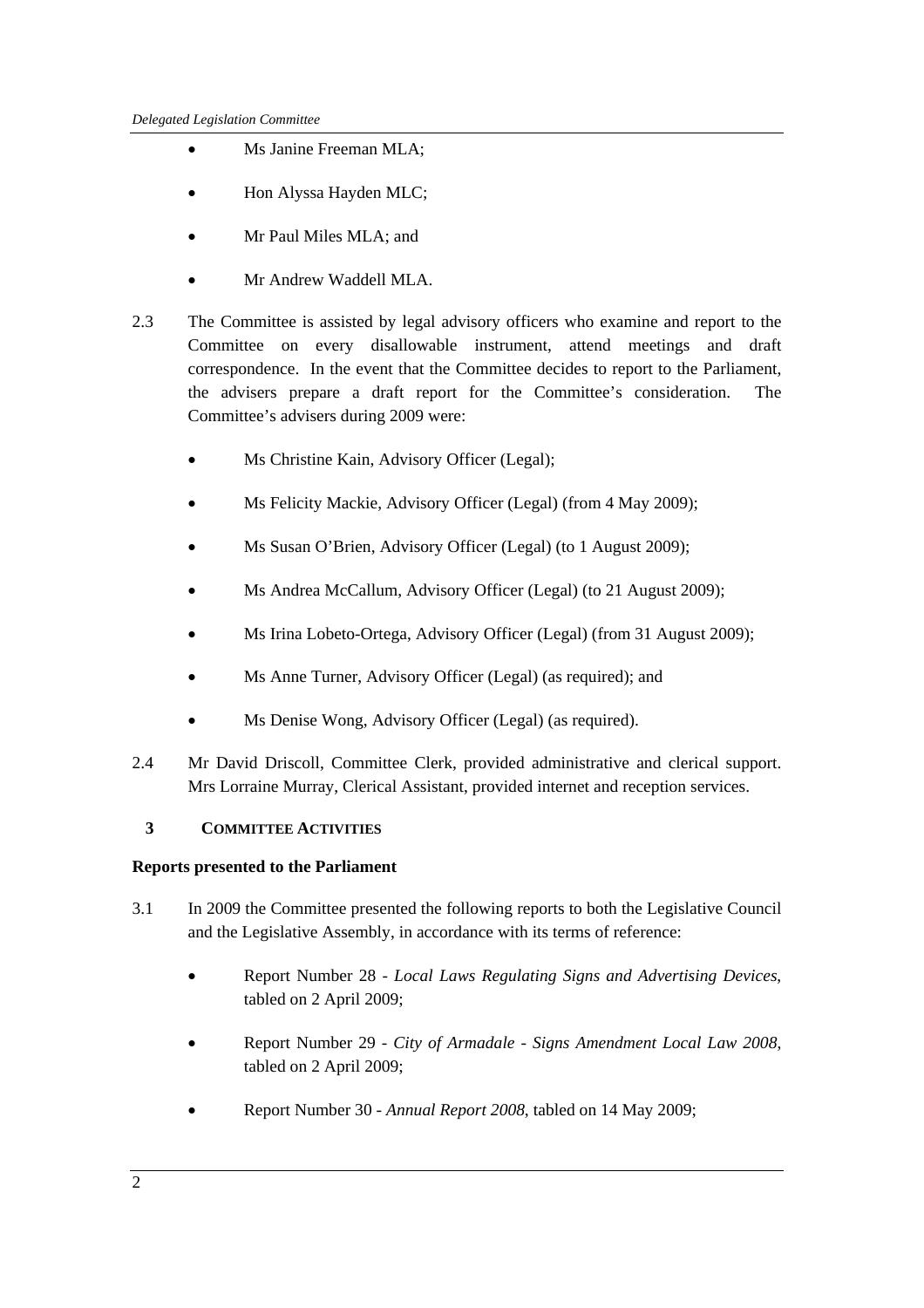- Report Number 31 *Issues of Concern Raised by the Committee between 1 May 2007 and 30 April 2009 with respect to Local Laws*, tabled on 14 May 2009;
- Report Number 32 *Supreme Court (Fees) Amendment Regulations (No.2) 2008, Children's Court (Fees) Amendment Regulations (No.2) 2008, District Court (Fees) Amendment Regulations 2008, Magistrates Court (Fees) Amendment Regulations (No.2) 2008, Fines, Penalties and Infringement Notices Enforcement Amendment Regulations (No.2) 2007 and Other Court Fee Instruments*, tabled on 14 May 2009;
- Report Number 33 *State Administrative Tribunal Rules Amendment (No.2) 2008*, tabled on 21 May 2009;
- Report Number 34 *City of Joondalup Cats Local Law 2008*, tabled on 10 September 2009;
- Report Number 35 *Fish Resources Management Amendment Regulations (No.3) 2009*, tabled on 19 November 2009;
- Report Number 36 *Tabling of Subsidiary Legislation in the Legislative Council*, tabled on 19 November 2009; and
- Report Number 37 *Unauthorised Disclosure of Confidential Committee Correspondence by the City of Joondalup*, tabled on 26 November 2009.

# **Government Responses**

- 3.2 During the reporting period the Committee received Government responses to:
	- Report Number 28 *Local Laws Regulating Signs and Advertising Devices*, tabled on 2 April 2009;
	- Report Number 29 *City of Armadale Signs Amendments Local Law 2008*, tabled on 2 April 2009; and
	- Report Number 34 *City of Joondalup Cats Local Law 2008*, tabled on 10 September 2009.
- 3.3 The Government's response to Report Number 35 was received by the Committee on 26 March 2010.
- 3.4 Copies of the Government responses can be viewed at http://www.parliament.wa.gov.au. Follow the links to *Committees*, then *Current*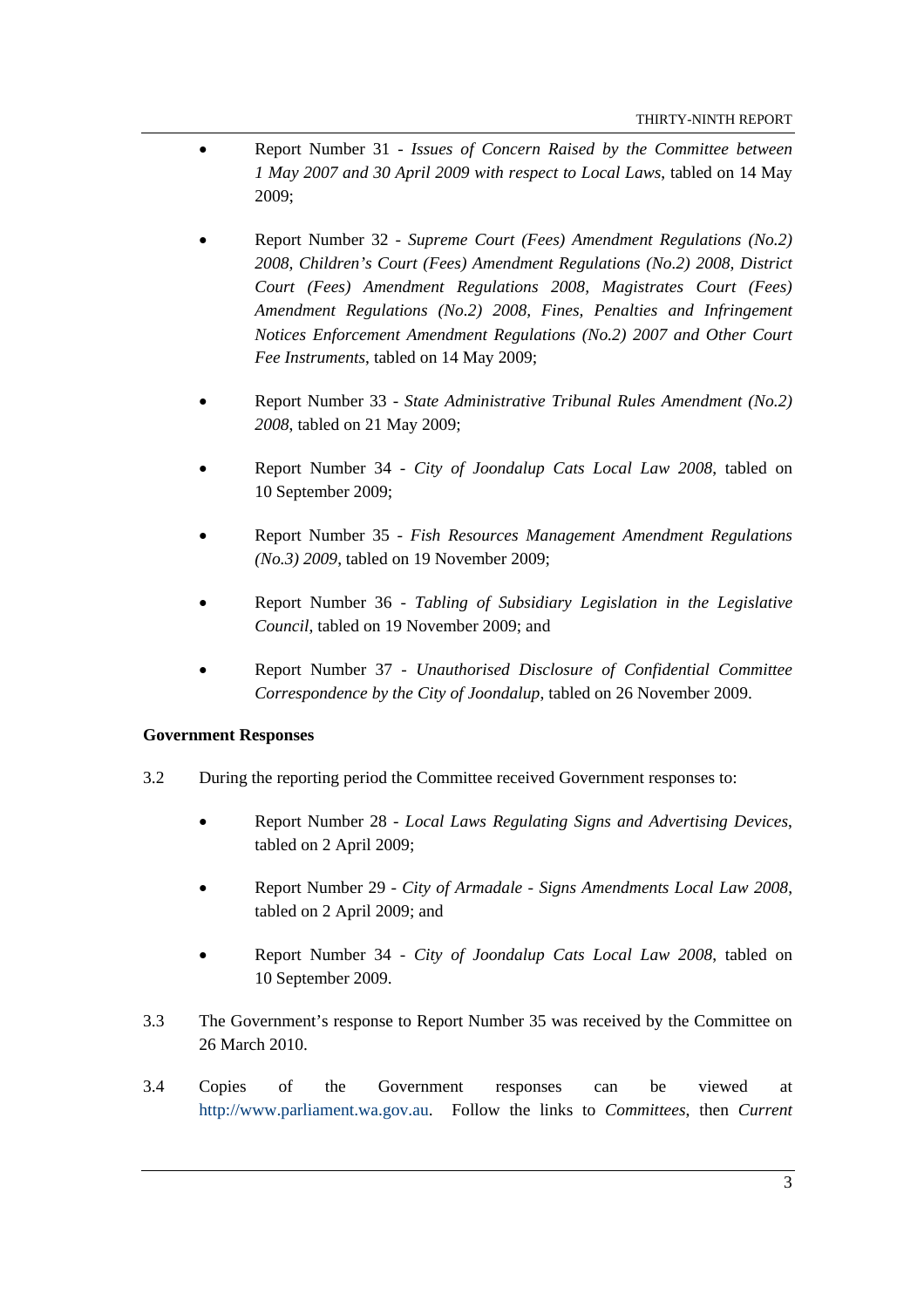*Committees*, then *Delegated Legislation Committee*, then *Report*. Open the report and then click on *Government response*.

- 3.5 The Committee noted that, in relation to the Government responses provided, as at 19 April 2010:
	- a Cat Bill had not been introduced into the Parliament; and
	- as recommended by Report Number 29, the *City of Armadale Signs Local Law 2007* had not been repealed.
- 3.6 The Committee has written to the Minister for Local Government seeking an update on the progress of the Governor's repeal of the *City of Armadale Signs Local Law 2007*.

# **Statistics**

- 3.7 The table below provides an indication of the volume of the Committee's workload in 2009.
- 3.8 The figures in the table below do not demonstrate that many of the instruments considered by the Committee are often lengthy documents. Irrespective of their size, the instruments often involve complex issues that span a diverse range of subject matters.

| <b>Calender Year</b>                                                                    |  | 2008           |
|-----------------------------------------------------------------------------------------|--|----------------|
| Total number of disallowable instruments referred                                       |  | 477            |
| Total number of local laws referred                                                     |  | 142            |
| Total number of instruments referred that were local laws                               |  | 30%            |
| Total number of notices of motion for disallowance given                                |  | 20             |
| Total number of notices of motion for disallowance withdrawn                            |  | 19             |
| Total number of hearings held by the Committee                                          |  | $\Omega$       |
| Total number of undertakings provided to the Committee to<br>amend/repeal an instrument |  | 12             |
| Total number of reports tabled (information and disallowance)                           |  | $\overline{4}$ |
| Total number of instruments disallowed on recommendation of<br>the Committee            |  |                |

# **Undertakings**

3.9 The figure in the last row of the above table indicates that two instruments were disallowed on the recommendation of the Committee in 2009. Prior to recommending disallowance the Committee will seek to obtain a written undertaking from the responsible Minister, Department or local government to amend or repeal the instrument in question. When such undertakings are given, the Committee does not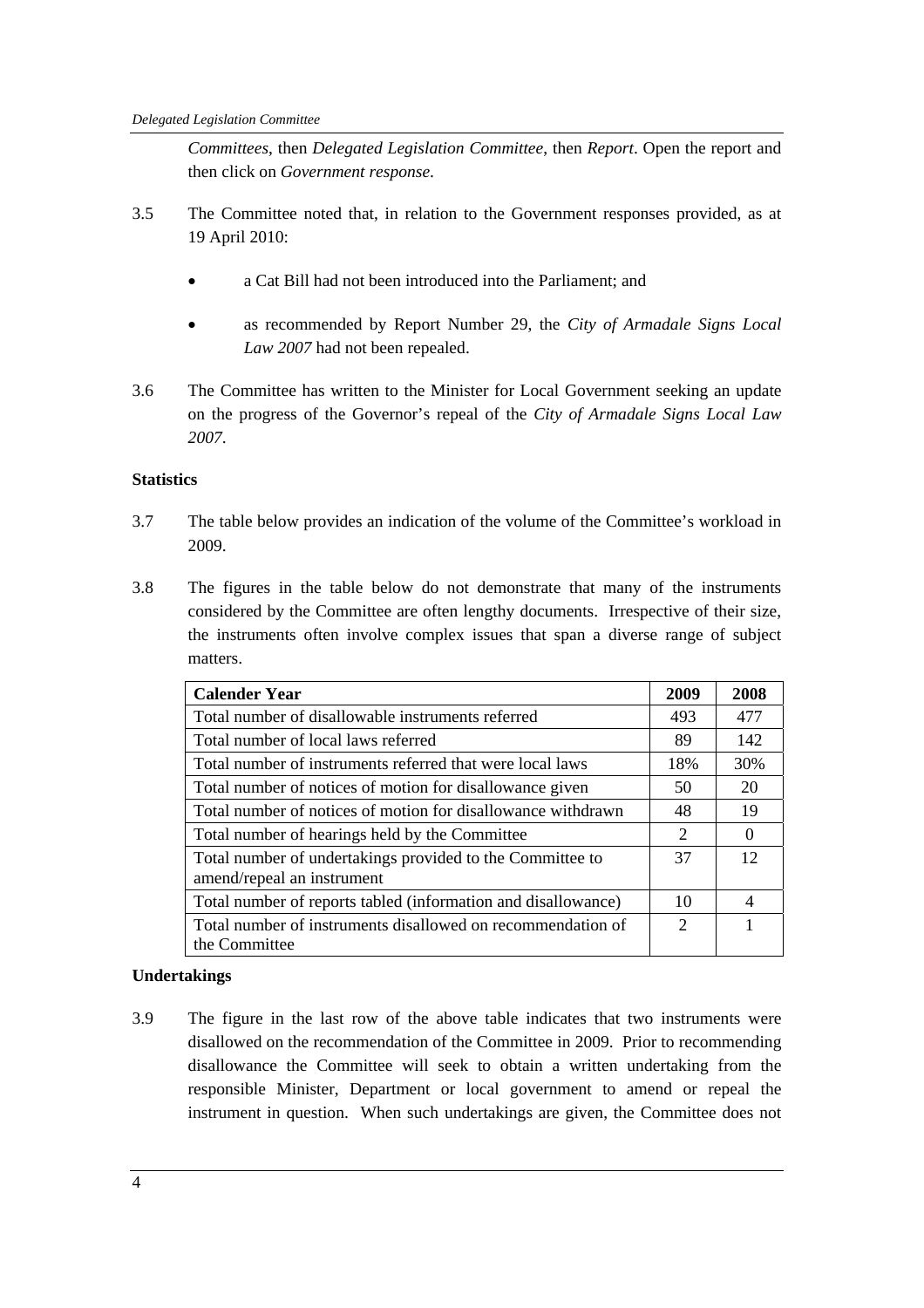usually proceed with any motion to disallow the instrument. As indicated above, 37 such undertakings were provided to the Committee.

# **Disallowance**

 $\overline{a}$ 

- 3.10 Unless satisfied by a Government undertaking, the Committee may resolve to report to the Parliament, recommending the disallowance of an instrument in the Legislative Council<sup>3</sup>
- 3.11 The Committee recommended disallowance of the *City of Armadale Signs Amendment Local Law 2008* and that instrument was subsequently disallowed by the Legislative Council on 7 May 2009.<sup>4</sup> This is reported in the Committee's Report Number 29 -*City of Armadale Signs Amendment Local Law 2008.*
- 3.12 The Committee also recommended that Amendment Rule 5 of the *State Administrative Tribunal Amendment Rules (No.2)* be disallowed. This is reported in the Committee's Report Number 33 - *State Administrative Tribunal Rules Amendment (No.2) 2008.* This amendment rule was not disallowed.
- 3.13 The Committee also recommended disallowance of the *City of Joondalup Cats Local Law 2008* and that instrument was subsequently disallowed by the Legislative Council on 15 September 2009.<sup>5</sup> This is reported in the Committee's Report Number 34 - City *of Joondalup Cats Local Law 2008.*

#### **4 UNAUTHORISED DISCLOSURE OF CONFIDENTIAL COMMITTEE CORRESPONDENCE**

- 4.1 As noted in its Report Number 34, a series of letters ensued between the Committee and the City of Joondalup. Each letter sent from the Committee to the City expressly stated that the contents of the letter was not to be disclosed without the authorisation of the Committee.
- 4.2 On 14 August 2009 *The West Australian* newspaper, on page 3, published an article titled 'New cat laws to force de-sexing, microchips'. The article made reference to contents of correspondence sent from the Committee to the City.
- 4.3 Following publication of the newspaper article the Committee became aware that an agenda for a public briefing session to be provided by the City on 11 August 2009 was published on the City's website. The agenda referred in detail to the contents of correspondence sent from the Committee to the City.

<sup>3</sup> Either House of Parliament may pass a motion disallowing a regulation, provided that notice of that motion has been given within 14 sitting days after tabling of the regulation. (Section 42 of the *Interpretation Act 1984*).

<sup>4</sup> Legislative Council, *Parliamentary Debates (Hansard),* 7 May 2009, p3531.

<sup>5</sup> Legislative Council, *Parliamentary Debates (Hansard),* 15 September 2009, p6866.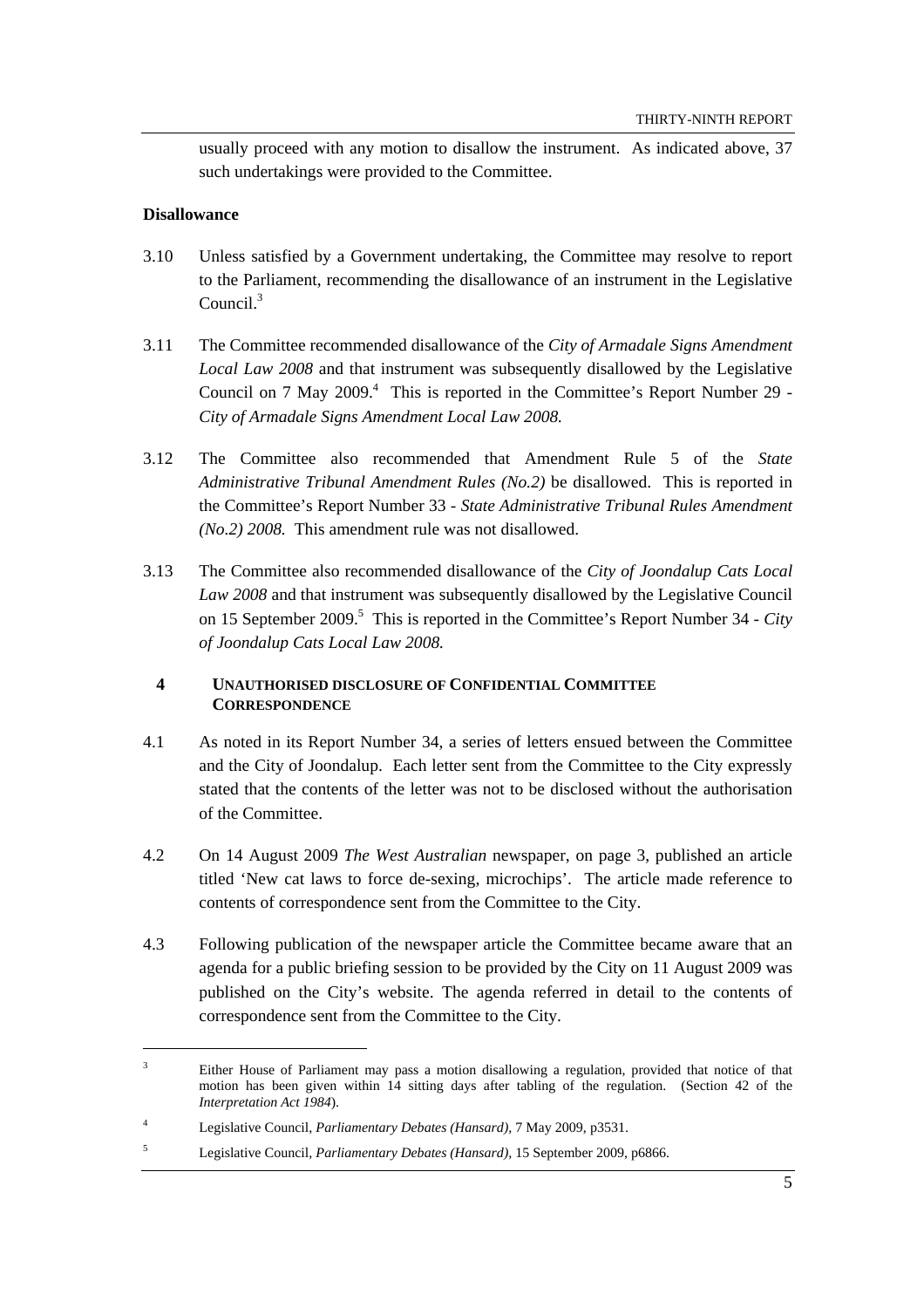- 4.4 On 18 August 2009 the Committee wrote to the City of Joondalup advising of a possible breach of privilege and noting that a matter of this nature could be referred to the Legislative Council Procedure and Privileges Committee.
- 4.5 The Committee tabled an information report on this matter to ensure local governments are aware of their obligations in relation to confidential correspondence. This is the Committee's Report Number 37 and can be viewed at http://www.parliament.wa.gov.au. Follow the links to *Committees*, then *Current Committees*, then *Delegated Legislation Committee*, then *Reports*, and click on the title to Report 37.

# **5** *FISH RESOURCES MANAGEMENT AMENDMENT REGULATIONS (NO.3) 2009*

- 5.1 This instrument was published in the *Western Australian Government Gazette* on 11 February 2009.
- 5.2 The amendment regulations effected changes to the fees payable for access licences in relation to seven managed fisheries for 2008/2009.
- 5.3 The Committee formed the preliminary view that the component of the fees which is raised for the purposes of contributing to the Development and Better Interest Fund (**DBIF**) is an unauthorised tax. Notice of motion to disallow the *Fish Resources Management Amendment Regulations (No.3) 2009* (**Amendment Regulations**) was given in the Legislative Council on 19 May 2009.
- 5.4 The Committee raised its concerns with the Minister for Fisheries and the Department of Fisheries. The Department responded to the Committee attaching a copy of advice from the State Solicitor's Office. This material did not allay the Committee's concerns.
- 5.5 Despite this, the Committee resolved to move a motion to remove the disallowance motion from the Notice Paper in the Legislative Council and prepare an information report for the Parliament. The Committee's decision in this instance was based on the following:
	- the Committee's view had ramifications for all managed fishery access licence fees prescribed in the *Fish Resources Management Regulations 1995*, not just those amended by the Amendment Regulations;
	- the disallowance of the Amendment Regulations would have little effect on the new fees, the vast majority of which had already been paid; and
	- managed fishery access licence fees prescribed in the *Fish Resources Management Regulations 1995* have been calculated according to a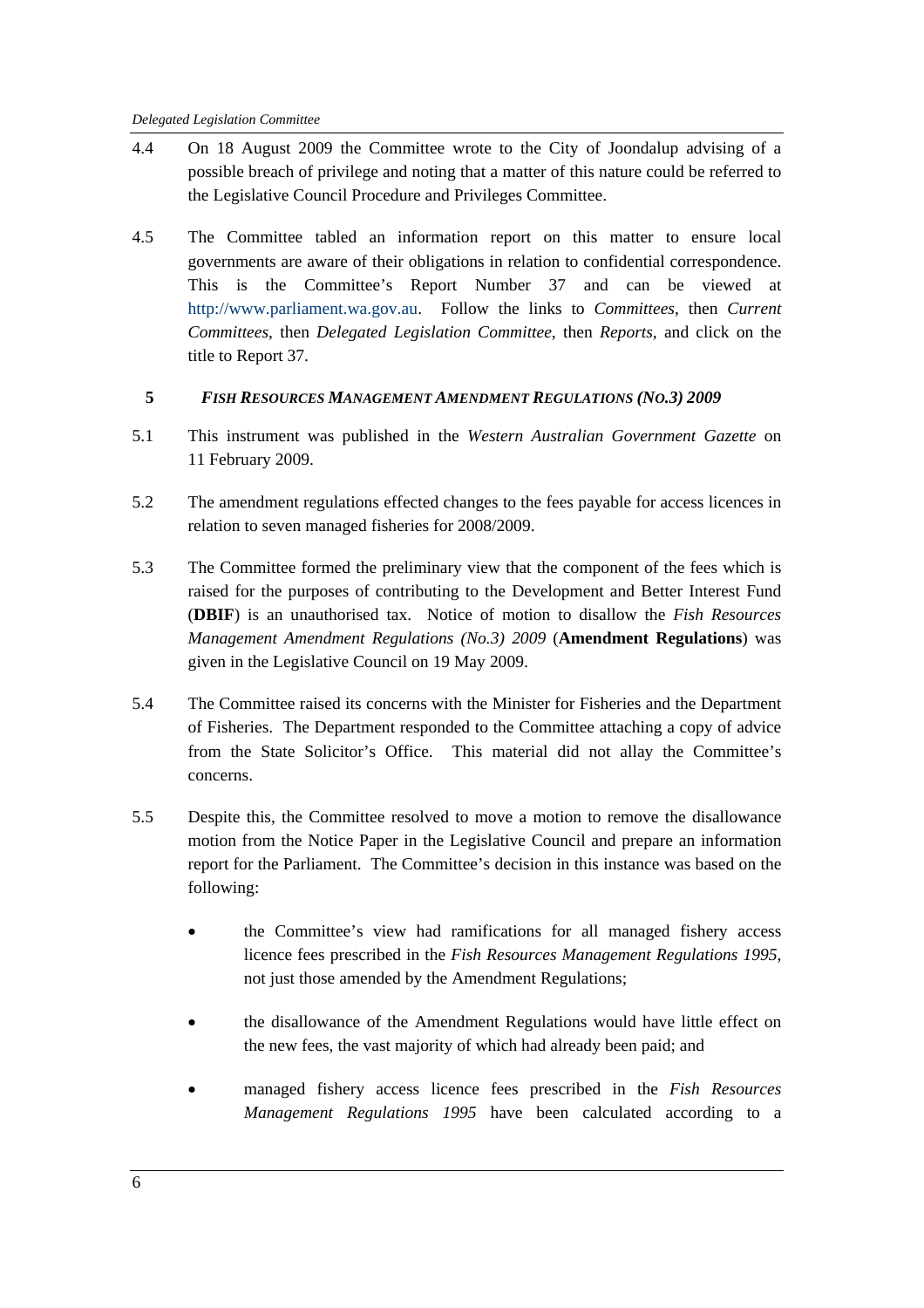longstanding fee-setting model introduced in 1995, which was being reviewed at the time of the Committee's inquiry.

- 5.6 The information report became the Committee's Report Number 35 which was tabled on 19 November 2009 and can be viewed at http://www.parliament.wa.gov.au. Follow the links to *Committees*, then *Current Committees*, then *Delegated Legislation Committee*, then *Reports*, and click on the title to Report 35.
- 5.7 The Committee made three recommendations in its report:
	- That the Government cease imposing the DBIF component of the managed fishery access licence fees prescribed in the *Fish Resources Management Regulations 1995* as soon as is practicable.
	- If the Government did not agree with that recommendation, then Schedule 1, Part 3, item 3 of the *Fish Resources Management Regulations 1995* be deleted by both Houses of Parliament.
	- That the Government consider and accept the findings and recommendations in its Report as part of its review of the fee-setting model under *Future Directions for Fisheries Management in Western Australia*, released jointly by the Minister for Fisheries and the Chairman of the Western Australian Fishing Industry Council in September 1995.
- 5.8 The Committee sought a Government response to Report 35 which was provided on 26 March 2010.

# **6** *PERTH PARKING MANAGEMENT AMENDMENT REGULATIONS (NO.2) 2009*

- 6.1 The Committee first considered these amendment regulations in September 2009. The amendments increased annual non-residential parking bay licence fees within the Perth Parking Management Area (**PPMA**), where the fees were payable, by between 176 percent and 204 percent. The licence fees were for:
	- public short stay and on street parking bays; and
	- public long stay and tenant parking bays.
- 6.2 The Committee noted the *Perth Parking Management (Taxing) Act 1999*, which authorises the quantum of the increase.
- 6.3 The *Perth Parking Management Act 1999* (**Parking Act**) requires revenue from licence fees to be credited to the Perth Parking Licensing Account (**Account**) 6 . In

Created under section 23 of the *Perth Parking Management Act 1999.*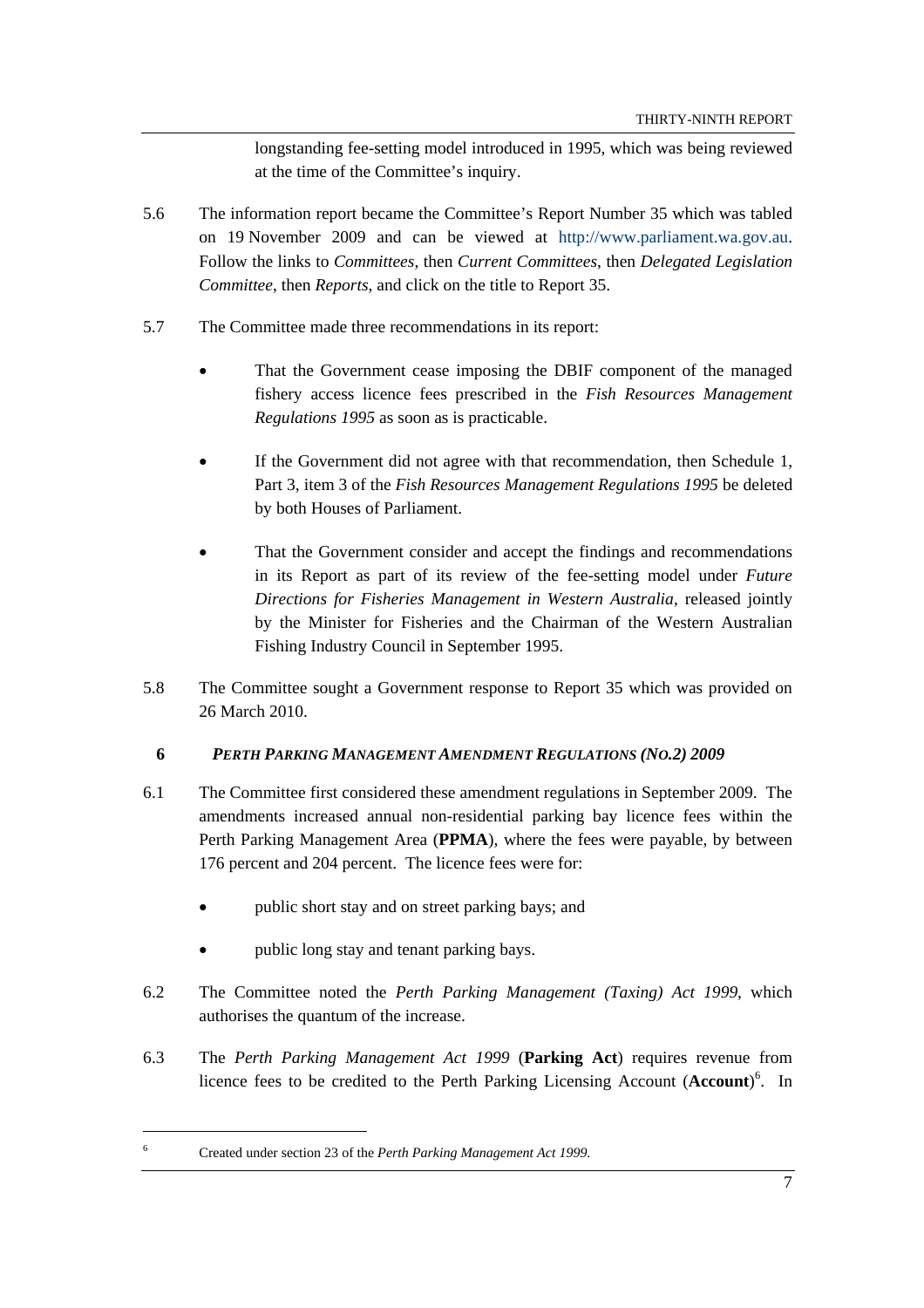accordance with that section, monies standing to the credit of the Account may be expended within the boundaries of the PPMA on projects and services that:

- promote accessibility and amenity of the central city area; and
- which give effect to the Perth Parking Policy developed under the Act.
- 6.4 The use of monies for these purposes must be approved by the Minister, after consultation with the City of Perth.
- 6.5 Examples of existing services include the Perth Central Area Transit (**CAT**) bus services and the Perth Free Transit Zone.
- 6.6 The Committee received a submission from Hon Ken Travers MLC dated 15 July 2009 in relation to the amendments. The submission expressed concern about several matters including that the expenditure of the funds raised by the proposed fee increases might not be in accordance with the powers authorised by section 23 of the Act.
- 6.7 After considering the matters raised in the submission, the Committee resolved on 14 September 2009 to give notice of motion in the Legislative Council to disallow the amendments.
- 6.8 The Committee also wrote to the Department of Transport seeking:
	- a breakdown of the purposes for which the funds raised by the increase to the licence fees have been allocated for the 2008/09 and 2009/10 financial years; and
	- details of the consultation undertaken with the City of Perth in relation to the fee increases including consultation as to the manner in which the funds raised by the fee increases are proposed to be expended.
- 6.9 The Committee received several letters from the Department which did not satisfy its concerns. The Committee subsequently held a hearing with the Department of Transport on 9 November 2009. A transcript of the hearing can be viewed at http://www.parliament.wa.gov.au. Follow the links to *Committees*, then *Current Committees*, then *Delegated Legislation Committee*, then *Past Inquiries*, and then *Perth Parking Management Amendment Regulations (No.2) 2009*.
- 6.10 After consideration of the material before it, the Committee resolved to move a motion to remove the disallowance motion in the Legislative Council and to take no further action in relation to the amendment regulations.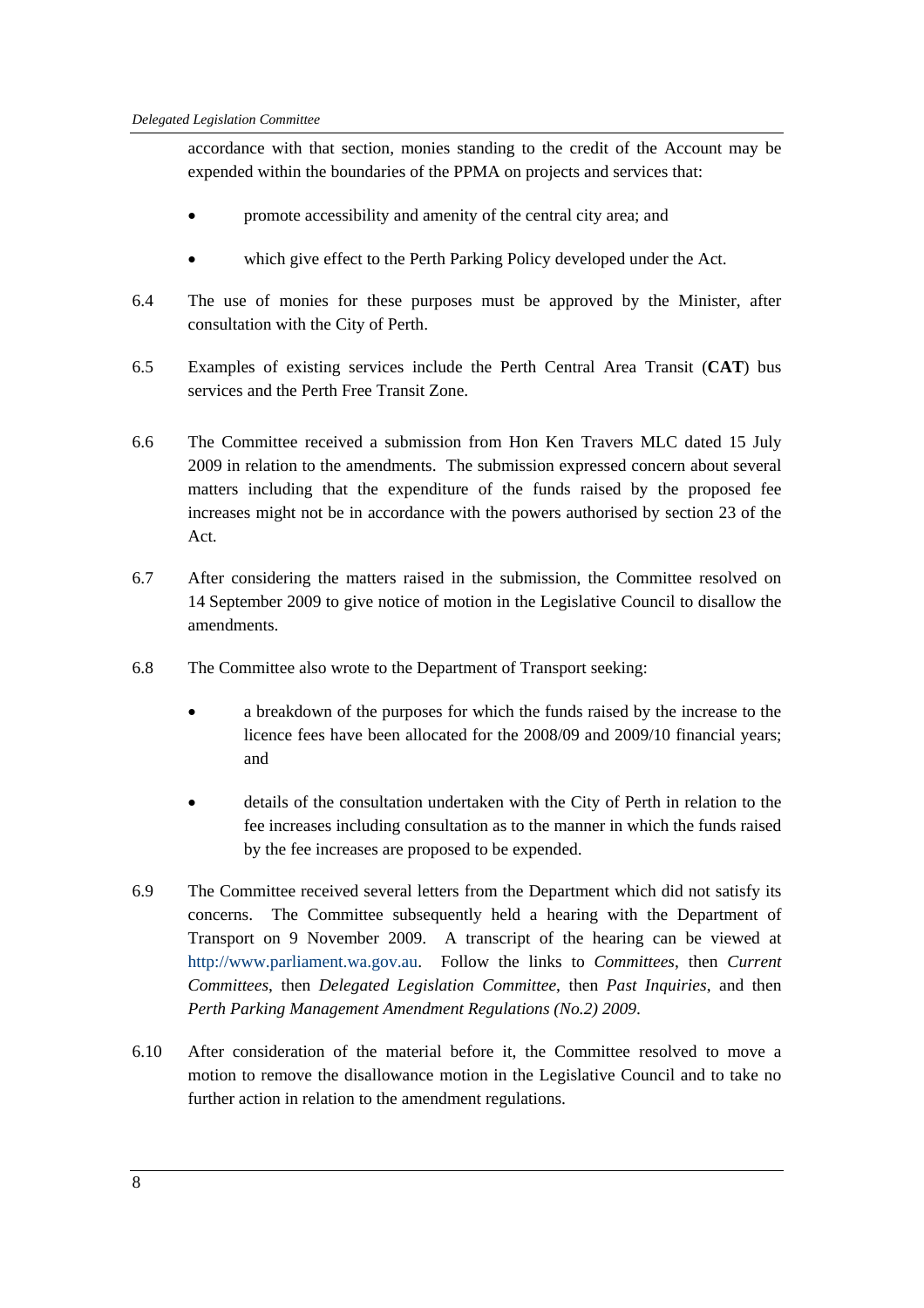# **7** *FOOD REGULATIONS 2009*

- 7.1 The Committee first considered the *Food Regulations 2009* (**Regulations**) in November 2009. The regulations were made under the *Food Act 2008* (**Food Act**).
- 7.2 The Committee was concerned that the sections of the Food Act authorising regulations 52 and 53 had not commenced at the time that the Regulations came into force on 24 October 2009. On this basis the Committee considered that the fees were not authorised by the Food Act.
- 7.3 Regulation 52 prescribed a fee for the approval of a person as a food safety auditor.<sup>7</sup>
- 7.4 Regulation 53 prescribed modified penalties for five offences under the Food Act.<sup>8</sup>
- 7.5 Following correspondence with the Minister for Health, the Committee sought written undertakings that the relevant regulations would not be enforced until the authorising sections of the Food Act commenced.<sup>9</sup>
- 7.6 Section 154 of the Food Act authorises the making of transitional regulations and provides as follows:
	- *(1) If this Act does not provide sufficiently for a matter or issue of a transitional nature that arises as a result of the amendment of an Act by this Act or the coming into operation of this Act, the Governor may make regulations prescribing all matters that are required, necessary or convenient to be prescribed for providing for that matter or issue.*
- 7.7 Regulations 62 and 63 were transitional regulations which provided for deemed approvals of interstate laboratories and analysts for a limited period of time prior to the Chief Executive Officer's actual grant or refusal of approval: $10<sup>10</sup>$

# *62. Approved laboratories*

*(1) In this regulation —* 

<sup>7</sup> In conjunction with Schedule 2, Item 3 of the *Food Regulations 2009*.

<sup>8</sup> In conjunction with Schedule 3, Items 10 to 14 of the *Food Regulations 2009*.

<sup>9</sup> Section 94(3) of the *Food Act 2008*, when read with section 144(1) of the *Food Act 2008*, authorises the prescription of the fee which is prescribed in Regulation 52 and Schedule 2, Item 3 of the *Food Regulations 2009*. Section 94(3) has been proclaimed to commence on 23 April 2010. Sections 96(1), 99(2) and 106(1), (2) and (3) of the *Food Act 2008* prescribe the offences for which modified penalties are prescribed in Regulation 53 and Schedule 3, Items 10 to 14 of the *Food Regulations 2009.* Sections  $96(1)$ ,  $99(2)$  and  $106(1)$ , (2) and (3) have been proclaimed to commence on 23 April 2010 and section 99(2) has been proclaimed to commence on 23 October 2010.

<sup>10</sup> Section 8 *Food Act 2008: CEO* means the chief executive officer of the department of the Public Service principally assisting in the administration of this Act;.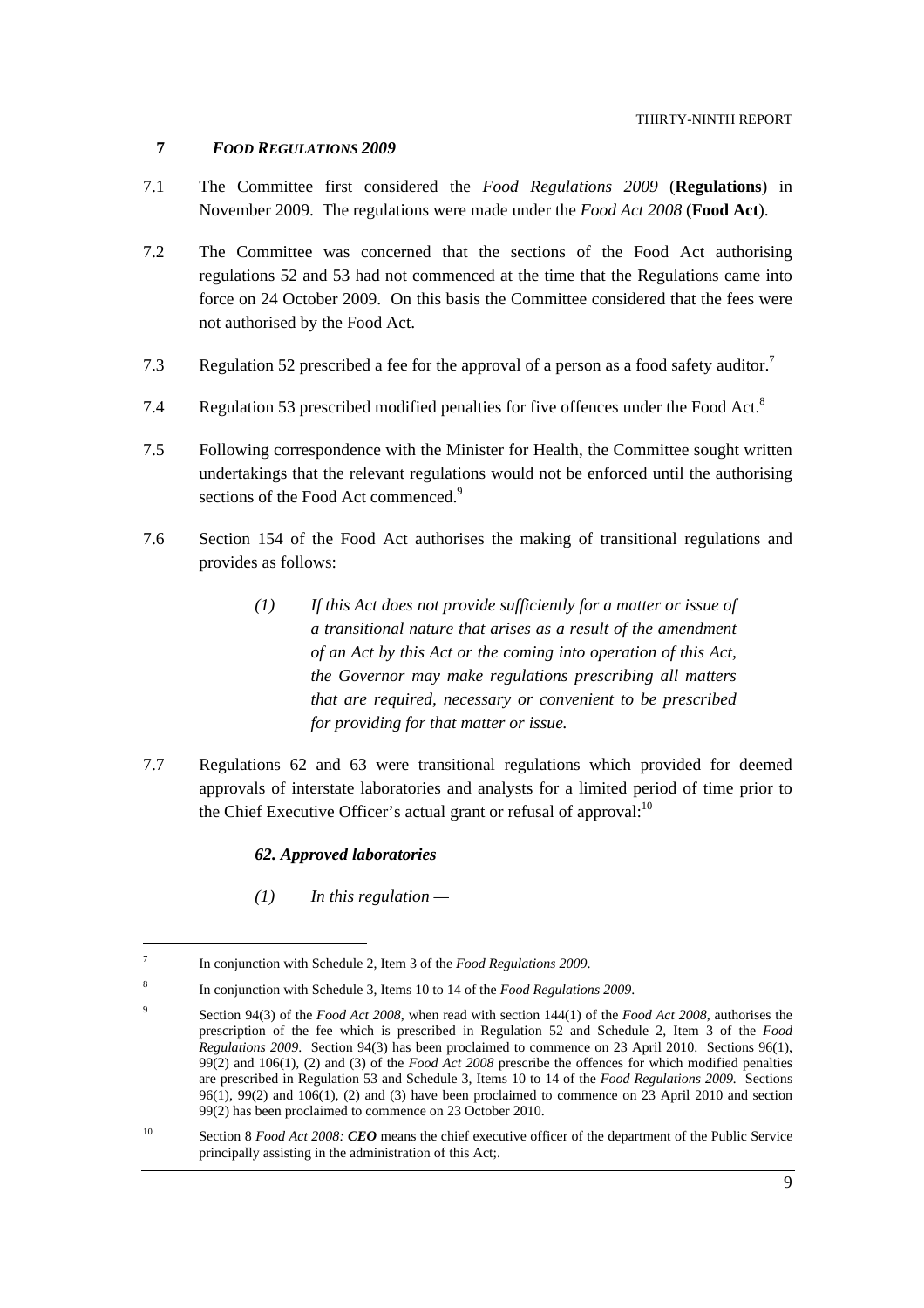*corresponding provision means a provision of a law of another State or a Territory that corresponds to section 82 of the Act.* 

*(2) A laboratory that, immediately before the commencement day, was approved under a corresponding provision is to be taken to have been approved by the CEO under section 82 of the Act until —* 

*(a) the CEO grants or refuses an application for approval of the laboratory under section 82 of the Act; or* 

*(b) the day 12 months after the commencement day,* 

*whichever occurs first.<sup>11</sup>*

#### *63. Approved analysts*

*(1) In this regulation —* 

*corresponding provision means a provision of a law of another State or a Territory that corresponds to section 88 of the Act.* 

*(2) An individual who, immediately before the commencement*   $day -$ 

*(a) …* 

*(b) was approved under a corresponding provision, is to be taken to have been approved by the CEO under section 88 of the Act until —* 

*(c) the CEO grants or refuses an application by the individual for approval under section 88 of the Act; or* 

*(d) the day 12 months after the commencement day,* 

*whichever occurs first.<sup>12</sup>*

7.8 The Committee's view was that if the affected interstate analysts and laboratories were already approved under the *Health Act 1911,* the regulations would be transitional in nature and be authorised by section 154 of the Food Act. The

<sup>&</sup>lt;sup>11</sup> Under section 82 of the Act, the CEO may approve laboratories for the purposes of carrying out analyses under the Act. Regulation 62 provided for interstate laboratories to be deemed to be approved under the Act for a limited period.

 $12$  Under section 88 of the Act, the CEO may approve analysts for the purposes of carrying out analyses under the Act. Among other things, regulation 63 provided for interstate analysts to be deemed to be approved under the Act for a limited period.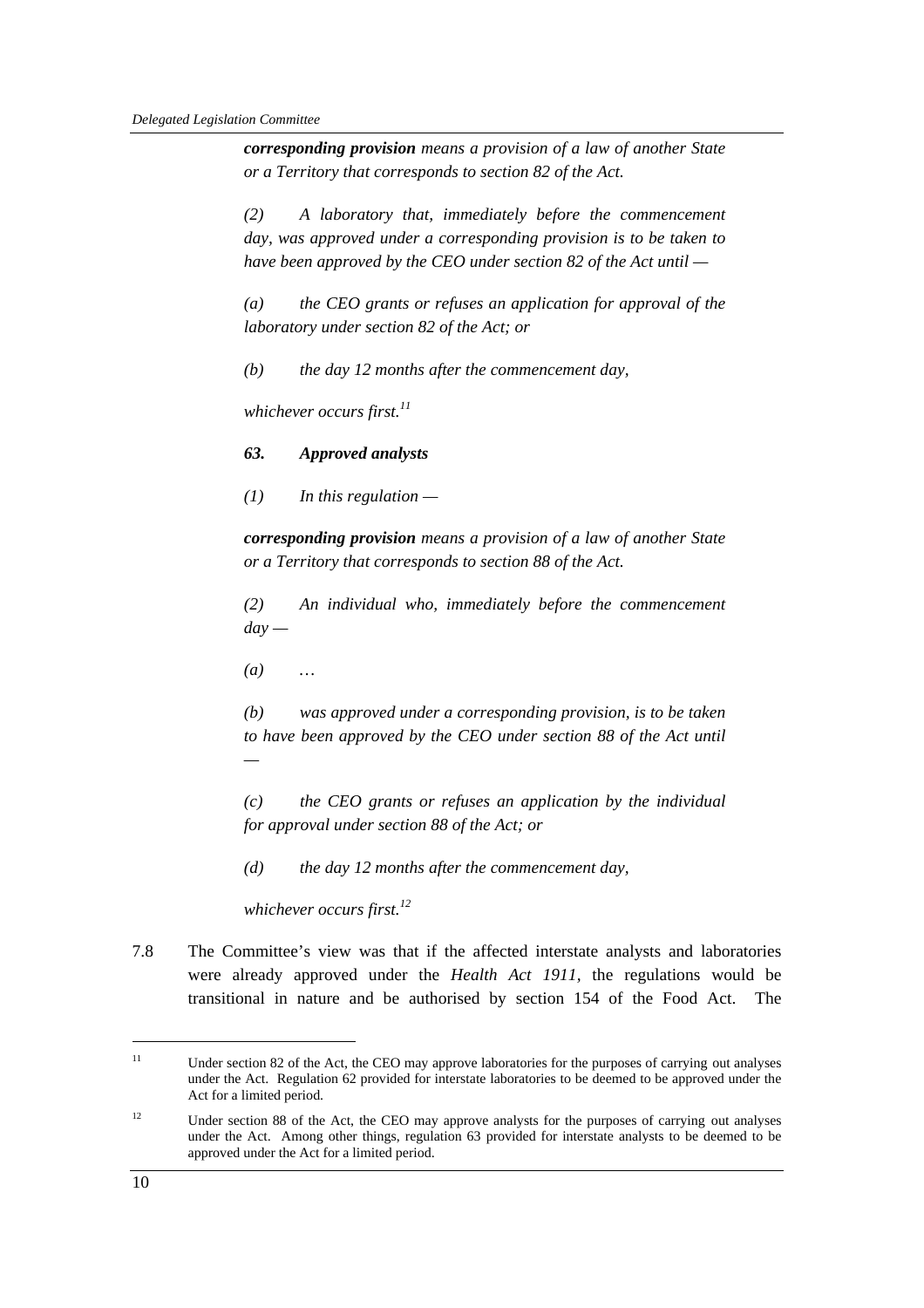Committee was subsequently advised by the Department of Health that there had not been any approvals of interstate analysts and laboratories under the *Health Act 1911*. On this basis, the Committee's view was that Regulations 62 and 63 were not of a transitional nature. The regulations were not, therefore, required, necessary or convenient for a transitional matter and so were not authorised by section 154.

- 7.9 The Committee sought written undertakings that Regulations 62 and 63(1) and (2)(b):
	- would be deleted as soon as is practicable, and in any event, within two years of the date of the Committee's request; and
	- would not be enforced in the meantime.
- 7.10 All the undertakings sought in relation to the *Food Regulations 2009* were provided on 10 March 2010.

# **8** *CHILDREN AND COMMUNITY SERVICES AMENDMENT REGULATIONS 2008*

- 8.1 These amendment regulations were made under sections 124C(3)(e) and 248 of the *Children and Community Services Act 2004* (**Children and Community Services Act**)*.* They amended the *Children and Community Services Regulations 2006.*
- 8.2 The regulations came into effect upon proclamation of the *Children and Community Services Amendment (Reporting Sexual Abuse of Children) Act 2008,* which occurred on 1 January 2009.
- 8.3 The Children and Community Services Act requires doctors, nurses, midwives, police officers and teachers to report to the Department for Child Protection (**Department**) if they form a belief on reasonable grounds, during the course of their work (paid or unpaid) that:
	- a child has been the subject of sexual abuse on or after the commencement of the Children and Community Services Act; or
	- a child is the subject of ongoing abuse.
- 8.4 Section 124C(3) of the Children and Community Services Act requires that a report contain certain information about the reporter, the child who is the subject of the report and the grounds for the reporter's belief that the child has been or continues to be the subject of sexual abuse. Section  $124C(3)(e)$  provides that a report is to contain *"any other information that is prescribed."*
- 8.5 New regulation 9A(2) is made under section 124C(3) and requires reporters to provide, to the extent that is known by them, in respect of any person alleged to be responsible for the sexual abuse of the child, the person's name, contact details and relationship to the child.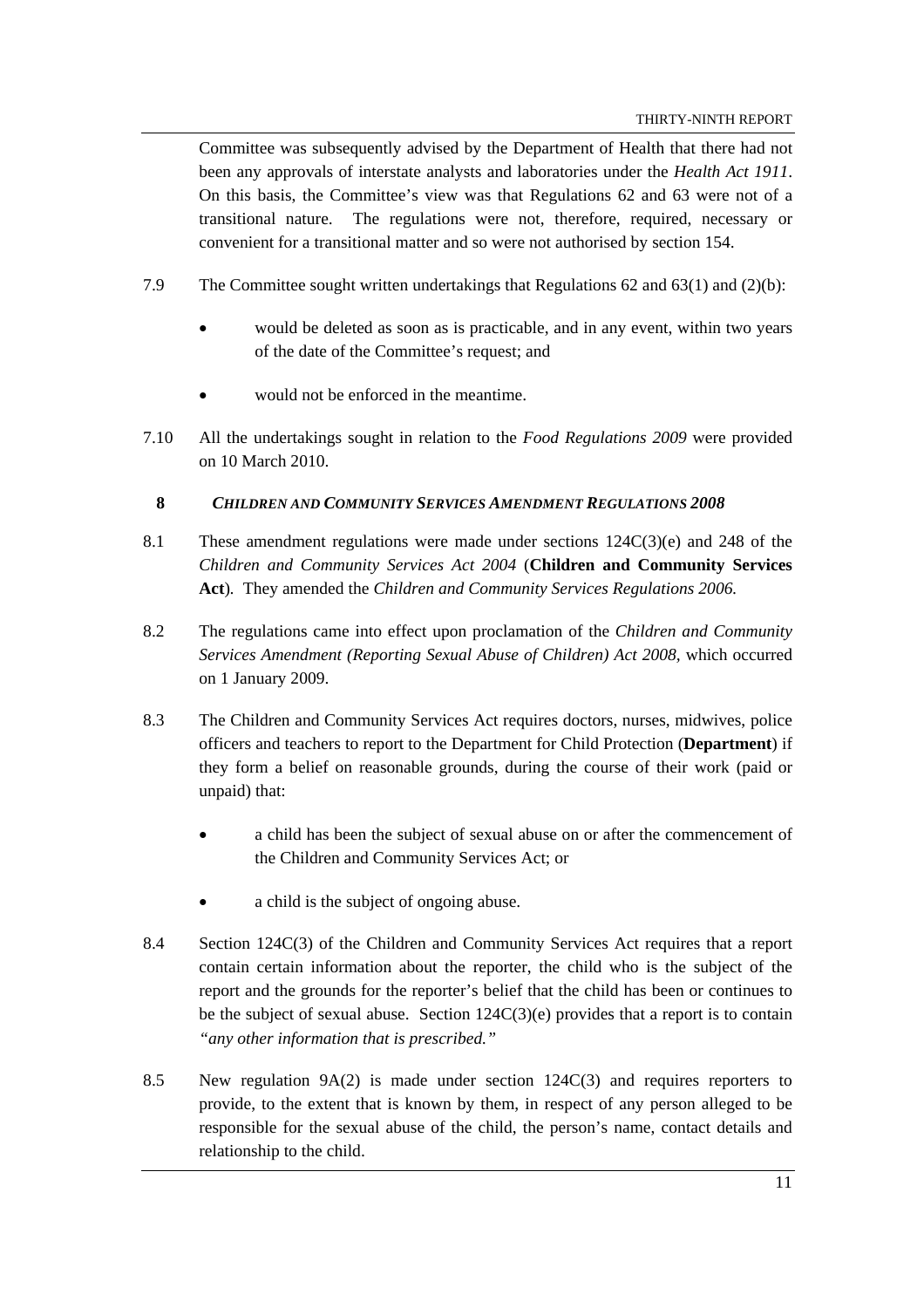8.6 According to the explanatory material provided to the Committee this information will assist the Department and Western Australian Police to undertake thorough and timely safety assessments, identify any immediate risk to a child, and respond appropriately.

# *Provision appropriate for Regulations*

- 8.7 The Committee considered that the requirement for reports made under section 124C(3) of the Children and Community Services Act to contain information as prescribed in regulation 9A(2) about the person alleged to be responsible for the sexual abuse (to the extent that is known to the reporter) should be contained in the principal Act as opposed to the regulations.
- 8.8 The Committee was concerned that although regulation 9A(2) was authorised under section 124(3)(e) of the Children and Community Services Act as constituting "any other information that is prescribed", it was unclear whether the regulation was contemplated by the principal enactment. The Committee closely examined the supporting information accompanying the Children and Community Services Amendment (Reporting Sexual Abuse of Children) Bill 2008, and the full debate of the Bill in Parliament. No reference was made to the requirement for, or appropriateness of, reports to contain information regarding the person alleged to be responsible for the sexual abuse.
- 8.9 Committee staff were informally advised by a Departmental officer that when section 124C(3) of the Children and Community Services Act was being drafted, none of the agencies consulted at the time raised the need for an express clause in the principal Act dealing with this issue, as they envisaged that any information known to the reporter about the identity of the person alleged to be responsible for the sexual abuse of a child would be covered adequately by sub-clause (d) which states that a report is to contain:

*the grounds for the reporter's belief that the child has been the subject of sexual abuse or is the subject of ongoing sexual abuse.* 

- 8.10 The Committee wrote to the Department seeking advice as to whether it was prepared to seek an amendment of the Children and Community Services Act to include the content of regulation 9A(2) in section 124C(3) and provide a written undertaking to delete regulation 9A(2).
- 8.11 The Department wrote to the Committee providing the requested undertakings. It undertook, however, to delete regulation 9A to take effect upon commencement of the amendment.
- 8.12 Given the serious implications of regulation 9A(2), the Committee was concerned about the length of time that it may take for the amendment to section 124C(3) to be passed and considered that regulation 9A(2) should not be used in the interim. For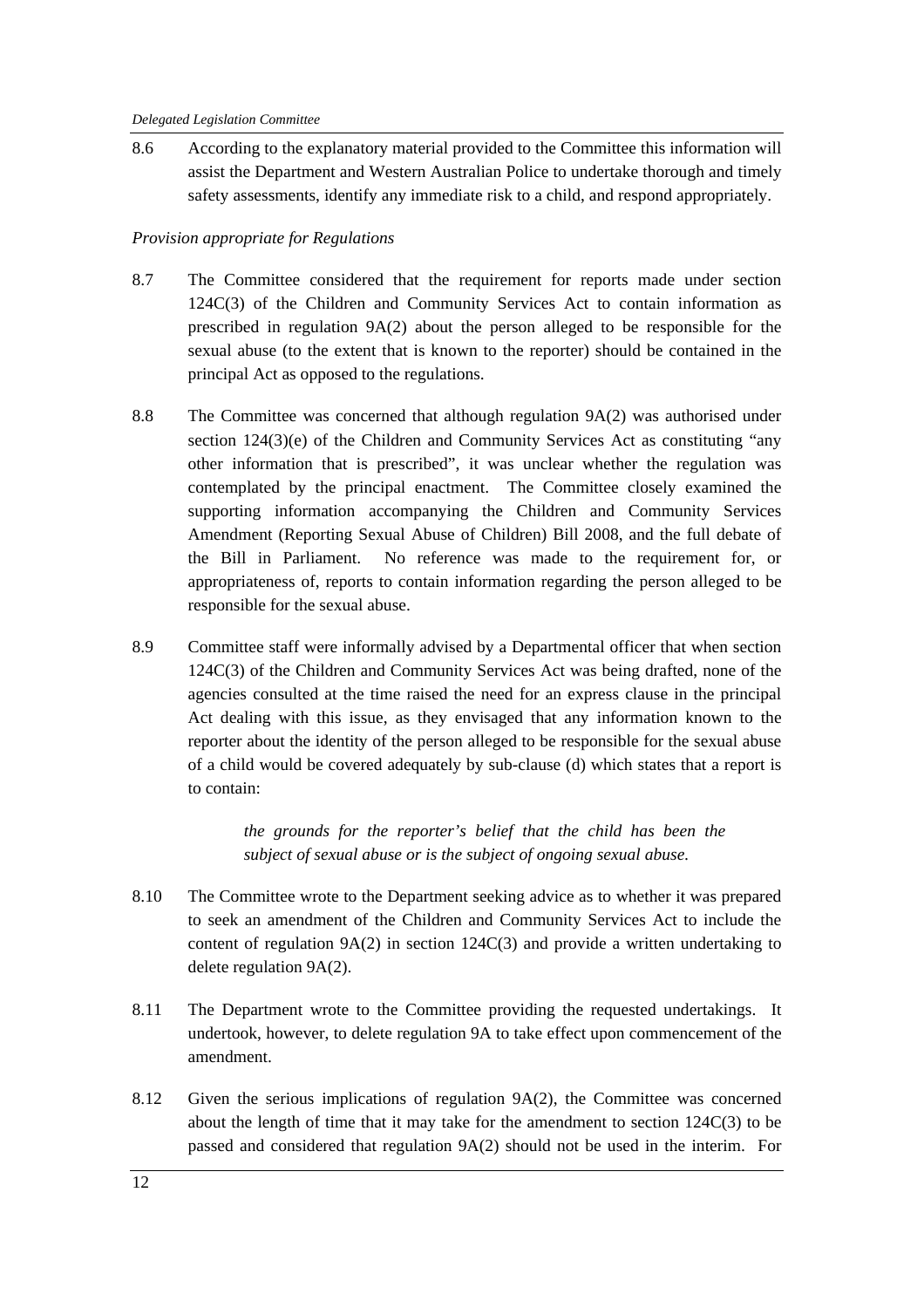this reason, the Committee sought a written undertaking from the Department that it would delete Regulation 9A(2) with immediate effect.

- 8.13 The Minister responded to the Committee's request, stating that while she intended to seek the amendment requested by the Committee, she was not prepared to provide an undertaking to delete regulation 9A(2) immediately in view of the importance of that regulation. She stated that *"If the amendment is not left in the regulations until the act is amended then little children will be placed at risk."*<sup>13</sup>
- 8.14 The Minister concluded her letter by stating that the effect of deleting regulation 9A(2) immediately would have a detrimental effect of the ability of the Department and Western Australian Police to carry out their functions properly and expeditiously to protect children.
- 8.15 The Committee remained of the view that it was arguable whether regulation 9A(2) is authorised. Notwithstanding its concerns regarding the validity of the regulation, the Committee resolved not to recommend that the Parliament disallow the instrument due to the potential implications of disallowance in this particular instance.
- 8.16 The Committee accepted the initial undertakings provided by the Department to seek an amendment of the *Children and Community Services Act 2004* to include the content of regulation  $9A(2)$  in section  $124C(3)$  of that Act and delete regulation 9A, to take effect upon commencement of the above amendment. The Committee urged the Minister that the amendments be expedited by being accorded high legislative priority to be introduced into the Parliament.
- 8.17 The Committee resolved to include a summary of this instrument in its Annual Report in order to alert Members of the problems with addressing issues of such significant public interest in delegated legislation that are more appropriately dealt with in principal legislation.
- 8.18 At the time of reporting, the amendments to the *Children and Community Services Act 2004* as required by the Committee had not been made. The Committee has followed this matter up with the Minister.

# **9 FEES AND CHARGES**

 $\overline{a}$ 

9.1 The consideration of fees and charges imposed by regulations continues to occupy a significant amount of the Committee's time. The Committee's scrutiny of fees generally involves identifying whether the impost in question is a fee or whether it is actually a tax. The Committee will scrutinise the fee to determine whether it is

<sup>13</sup> Letter from Hon Robyn McSweeney MLC, Minister for Child Protection, 16 June 2009.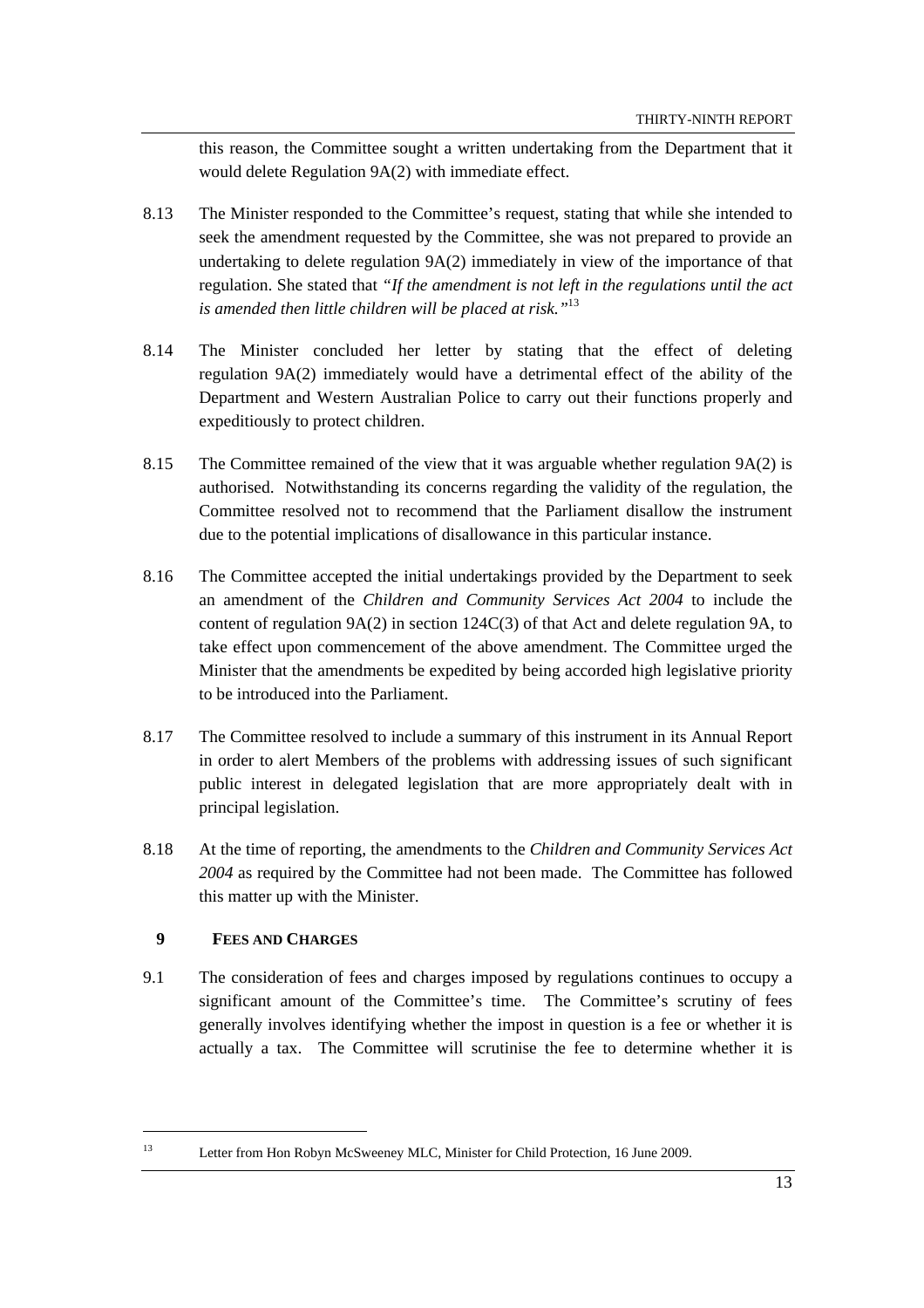expressly or impliedly authorised by the primary Act. If so, the Committee attempts to identify whether the quantum of the fee: $14$ 

- bears a reasonable relationship to the costs of providing that service (where the fee is to be paid for a service); or
- bears a reasonable relationship to the costs incurred in establishing or administering the scheme or system under which the licence is issued, or is incurred in respect of matters to which the licence relates (where the fee is to be paid for a licence).
- 9.2 The Committee tabled its Report Number 32 *Supreme Court (Fees) Amendment Regulations (No.2) 2008, Children's Court (Fees) Amendment Regulations (No.2) 2008, District Court (Fees) Amendment Regulations 2008, Magistrates Court (Fees) Amendment Regulations (No.2) 2008, Fines, Penalties and Infringement Notices Enforcement Amendment Regulations (No.2) 2007 and Other Court Fee Instruments* on 14 May 2009. The report can be viewed at http://www.parliament.wa.gov.au. Follow the links to *Committees*, then *Current Committees*, then *Delegated Legislation Committee*, then *Reports*, and click on the title to Report 32.
- 9.3 The central issue in that inquiry was whether four types of imposts, found in eight instruments increasing court fees, were authorised or contemplated by the empowering legislation in the circumstance that the imposts were significantly over-recovering the cost of provision of the services in respect of which they were imposed. In the case of the application for grant of probate fees, for example, the over-recovery was up to 291 percent.
- 9.4 As the Committee has previously reported, where:
	- the empowering legislation authorises the imposition of a "*fee*"; and
	- the Committee receives evidence that the quantum of an impost does not bear a "*reasonable relationship*" to the costs of providing the relevant services (or the costs incurred in establishing or administering a licence scheme)<sup>15</sup> in respect of which it is imposed,

<sup>14</sup> Western Australia, Legislative Council, Joint Standing Committee on Delegated Legislation, Report Number 10, *Report of the Joint Standing Committee on Delegated Legislation in relation to the Overview of the Committee's Operations: Second Session of the Thirty-Sixth Parliament (August 2002 to November 2004),* 19 November 2004, p7.

<sup>15</sup> As defined by section 45A of the *Interpretation Act 1984*.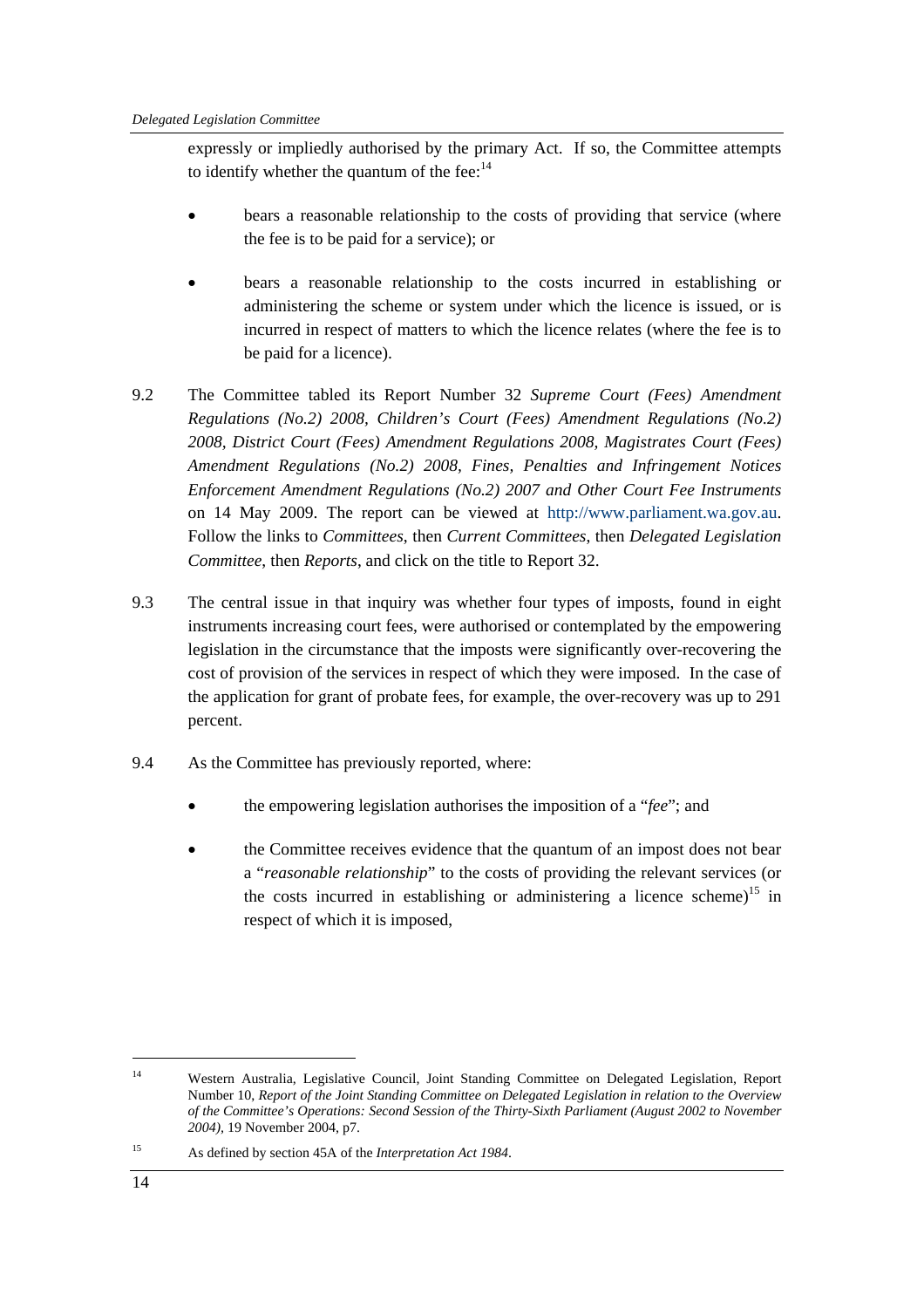the Committee views the impost as being of the nature of a tax, regardless of its label of "*fee*".<sup>16</sup>

- 9.5 There was no legislation authorising the imposition of a tax by way of the relevant imposts. The Committee, therefore, recommended disallowance of the instruments which increased the over-recovering fees, including probate fees.
- 9.6 As a secondary issue, the Committee noted that due to the practice of the Department of the Attorney General of estimating its costs at either Registry or whole-of-court level,<sup>17</sup> the Committee was unable to reach a conclusion as to whether the balance of the imposts under consideration in the inquiry were authorised or contemplated by the empowering legislation.
- 9.7 As the Committee outlined in Chapter 5 of its report, the transparency of cost recovery models used by government departments and agencies, and in particular in respect of court fees, has long been a concern of the Committee. The Committee stated its intention to continue its meetings with the Auditor General in respect of this matter.

#### *Instruments amended*

- 9.8 Prior to tabling its report, the Committee wrote to the Attorney General seeking an undertaking to amend or repeal the unauthorised fees and not to enforce them in the interim.
- 9.9 On 19 May 2009 the Committee received a letter from the Attorney General agreeing to amend the court fees so that the new fees would result in cost recovery of no more than 100 percent and that this would be done within 21 days. The Attorney General provided a breakdown of the costs of each fee to be amended.
- 9.10 The Committee agreed to accept the Attorney General's undertaking and resolved to seek leave to discharge the motion for disallowance from the Notice Paper. After some debate, that discharge was granted.

# *Cost Recovery*

 $\overline{a}$ 

9.11 The Committee remains concerned about the adequacy of cost recovery models used by government departments as a basis for calculation of their fees. Advice that a fee has increased in order to facilitate cost recovery or that overall, the Department is under recovering its costs does not, without further detail, enable the Committee to adequately perform its scrutiny role.

<sup>16</sup> This is also the legal approach. See, for example, Isaacs J in *Commonwealth and the Central Wool Committee v Colonial Combing, Spinning and Weaving Co. Ltd* (1922) 31 CLR 421 at pp 463-4.

<sup>17</sup> Western Australia Auditor General's - *Second Public Sector Report 2006*, Report No. 8, 30 August 2006, p35.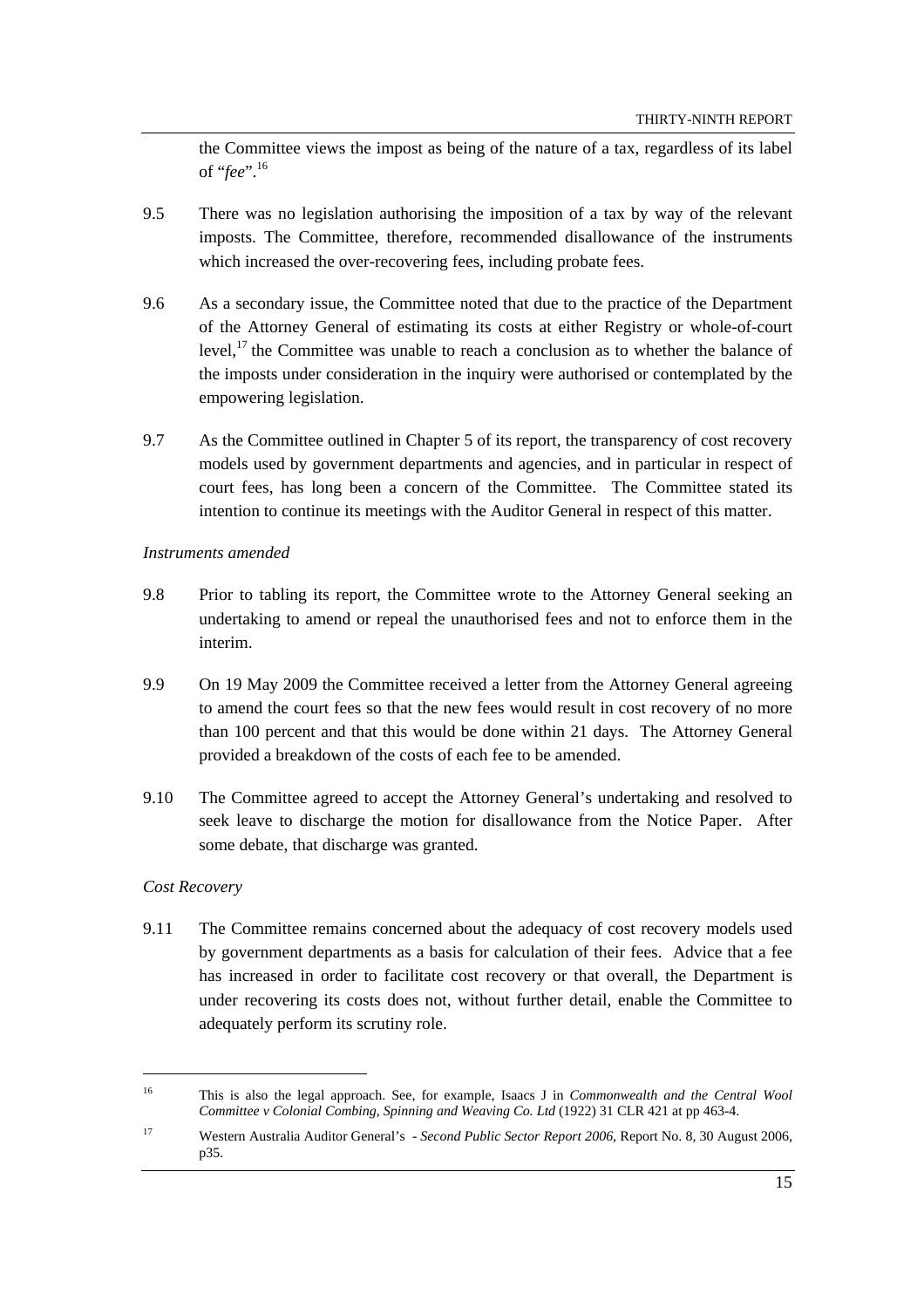- 9.12 The Committee has developed a practice of seeking further information where a department seeks to justify a fee increase on the basis of Consumer Price Index (**CPI**). Following Report Number 32, the Committee now routinely seeks advice as to:
	- whether, prior to any annual CPI increase which may have occurred, the 'base' fees to which CPI has been annually applied were calculated on the basis of the cost to the Department of provision of the particular services;
	- If so, the year in which that original 'base' cost was ascertained; and
	- If not, the basis on which the current fees have been calculated.
- 9.13 In some cases the Committee has received advice that Departments were unable to provide details of how the base fee in question was calculated.

# *Meeting with Auditor General - August 2009*

- 9.14 The Committee has a history of meeting with the Auditor General to discuss cost recovery models. At the Committee's request the Auditor General inquired into this in 2004 and tabled reports in 2004 and 2006.
- 9.15 In 2004 the Auditor General made a number of recommendations in relation to the setting of fees including that agencies should *"…ensure their fees are appropriately set and reasonably relate to the cost of the service."*18 In 2006 the Auditor General reported an improvement in agency costing and fee setting practices but noted *"…further improvement was still needed."19*As part of its ongoing inquiry into cost recovery the Committee met with Mr Colin Murphy, Auditor General and Mr Glen Clarke, Deputy Auditor General, who appeared before the Committee on 3 August  $2009<sup>20</sup>$  It provided the opportunity for the Committee to share its concerns in relation to the calculation of fees and charges with the Auditor General.
- 9.16 In discussing his role, the Auditor General advised the Committee that a normal financial audit did not address the issues of identifying whether fees are over or under recovering or are in accordance with legislation. He also advised that in certain situations, however, cost recovery may be examined.

*However, I hasten to add that financial audits are risk based and involve looking at a range of issues that are happening within the* 

<sup>18</sup> Auditor General for Western Australia, Report 6, *Third Public Sector Performance Report 2004,*  September 2004, p5.

<sup>19</sup> Auditor General for Western Australia, Report 8, *Second Public Sector Performance Report 2006,*  August 2006, p29.

<sup>&</sup>lt;sup>20</sup> A transcript of the hearing can be viewed at http://www.parliament.wa.gov.au. Follow the links to *Committees*, then *Current Committees*, then *Delegated Legislation Committee*. Under *Current Inquiries* click on *Cost Recovery*. The related transcripts of evidence then appear.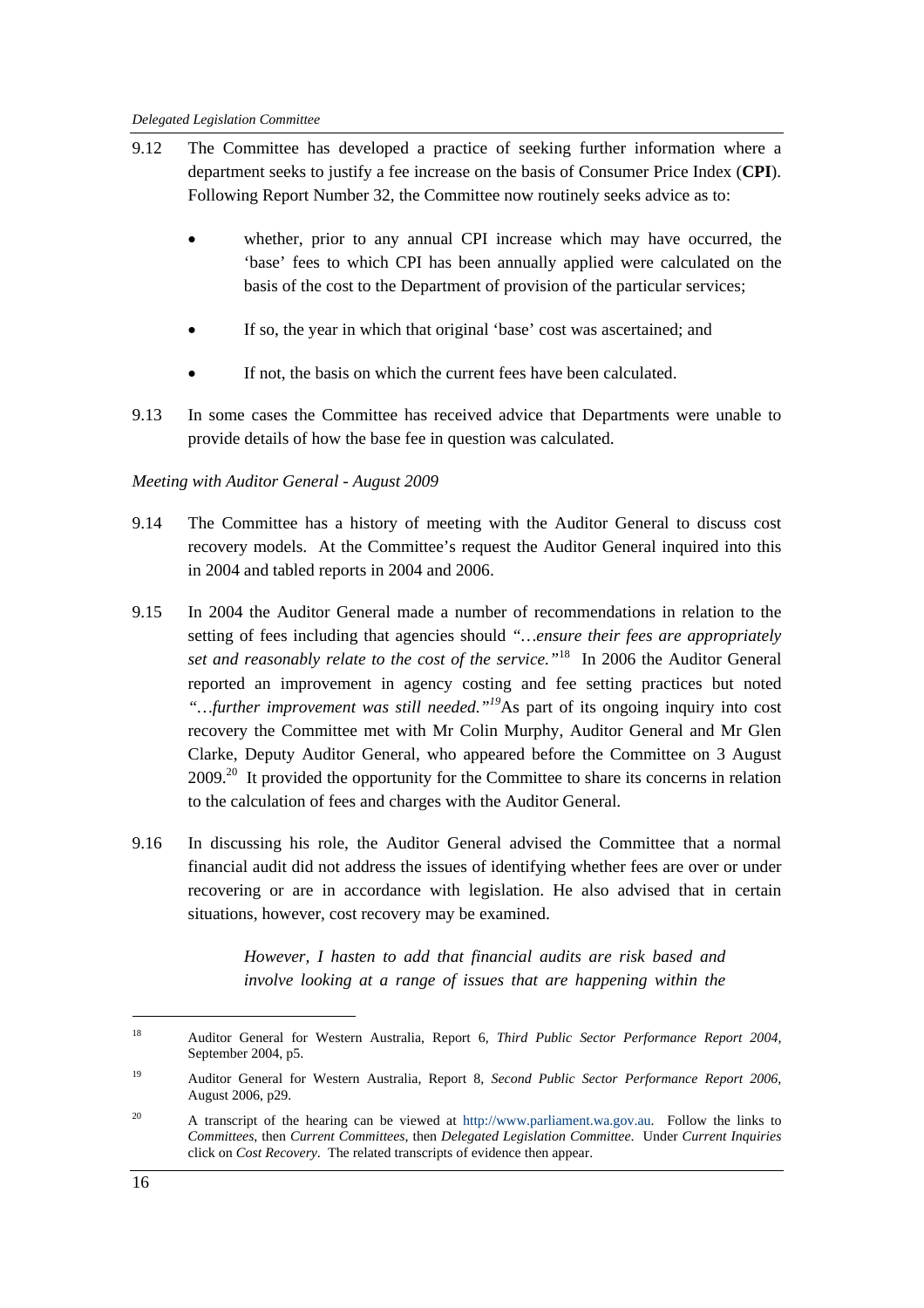*entity at any particular time. If a matter was drawn to our attention or if our audit work discovered something that required further investigation, it may prompt us to look into a matter in more detail….* 

*… As a consequence, we have done specific audits of compliance in this area. I can think of two audits. One was done in report 6 of 2004—setting fees and the extent of cost recovery. As is the case with many of those reports, we did a follow-up report in 2006 to gauge whether the situation had improved and whether the recommendations had been addressed and also to consider a number of additional agencies in that report. So those specific reports did examine the issue of cost recovery. In my view there are some issues within the sector that would require us on a regular basis to examine. As an example, credit card expenses… I would see our examinations of cost recovering being in a similar vein, and that from time to time we would conduct a specific examination and produce a report.* 

9.17 The Auditor General advised that he does not consider rises to the CPI to be an adequate basis on which to increase fees. He stated<sup>21</sup>:

> *…CPI is not a good basis for establishing increases because the cost of a fee will be related to the costing within the agency. There are a large number of components that go into the cost of any particular fee, and it can be quite involved to actually calculate and arrive at what the appropriate fee should be. However, the requirements are such that there needs to be a sound methodology for arriving at a fee. In my view, it would not be unreasonable for somebody to use the CPI as an example to say that the fee calculation that has been made is largely consistent with general price movements within the sector. But CPI is not a good basis, of itself, to make fee increases.*

# *Request to Auditor General*

- 9.18 Shortly after the Committee's meeting with the Auditor General, it scrutinised the *Public Trustee Scale of Fees 2009-10*. The Committee had concerns with admissions and disclosures in the explanatory memoranda which it received for the instrument, which attempted to justify either the setting of new fees or increasing existing fees.
- 9.19 Following the Committee's meeting with the Auditor General on 3 August 2009, it resolved to write to the Auditor General seeking his comments on whether the *Public Trustee Scale of Fees 2009-10* had been reliably costed and whether he was of the opinion that an audit was necessary.

 $^{21}$  Ibid, p6.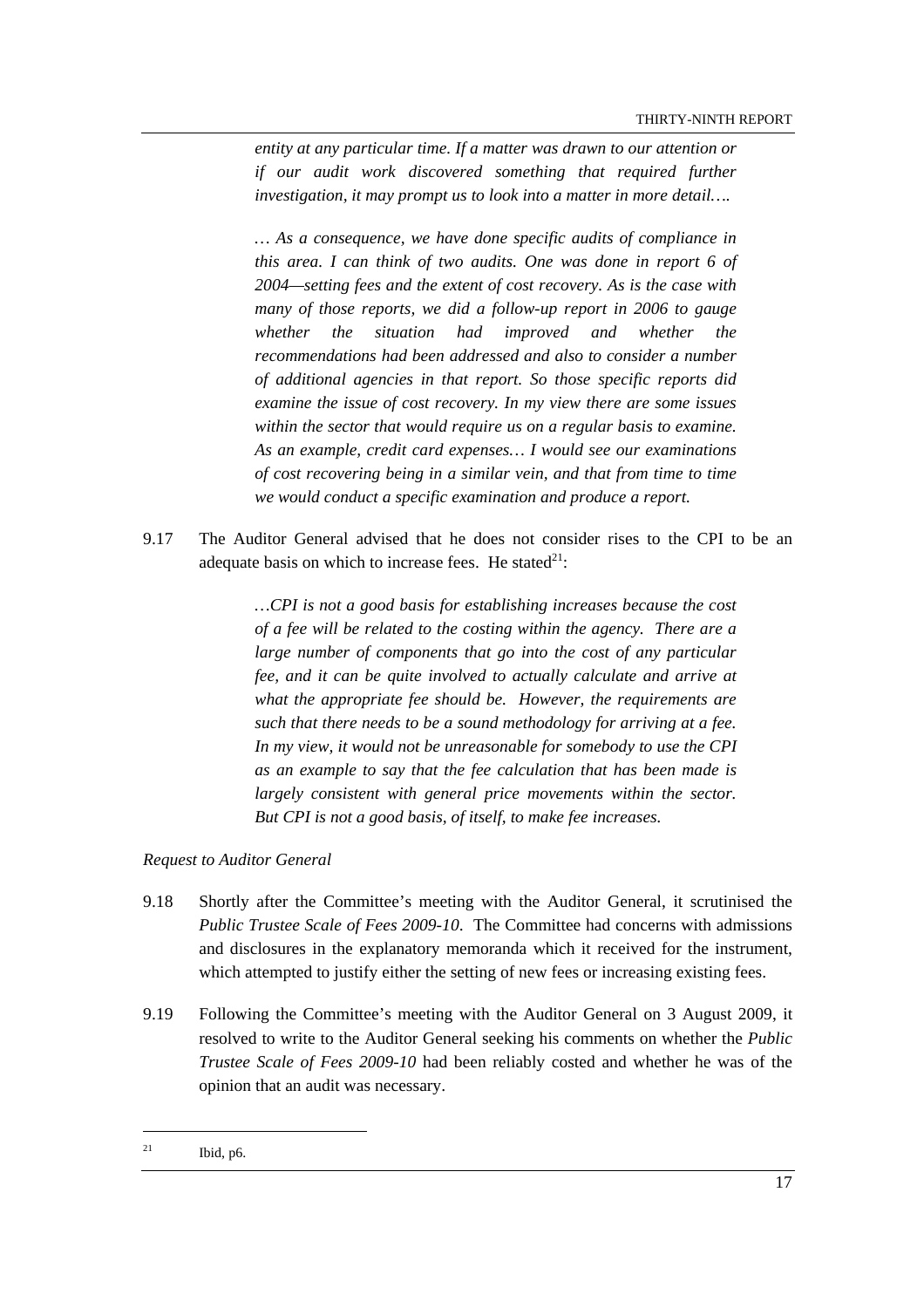- 9.20 In his reply to the Committee, the Auditor General stated that $^{22}$ :
	- agencies generally should be able to supply information about the specific costs of the different services for which a fee is charged. He noted that a costing system may not be justified for services of a small number or value;
	- the Public Trustee's references to pricing considerations such as under-cutting the private profession, deterrence and the ability to pay are sometimes a necessary input to price setting, and that he expected that the Public Trustee would be able to justify their reasons for incorporating these factors into their pricing decisions; and
	- in relation to whether a compliance audit is required of the Public Trustee, the Auditor General's forward program included the undertaking of another audit of the Costing and Pricing of Government Services. He indicated that the audit is likely to commence in early 2010 and a decision will be made at that time as to which agencies will be examined.
- 9.21 The Committee's concerns in relation to one of the fees<sup>23</sup> were not allayed by further information requested and received from the Public Trustee. The Committee remained of the view that the fee did not bear a reasonable relationship to the cost of the actual work involved in providing the service and was an unauthorised tax. The Committee sought an undertaking from the Public Trustee to reduce the fee to a level commensurate with 100 percent cost recovery.
- 9.22 This undertaking was provided by letter dated 27 October 2009.

# *Navigable Waters Amendment Regulations (No.2) 2009*

- 9.23 The *Navigable Waters Regulations 1958* make provision for safe vessel operation in the State's navigable waters. The amendments increased the fees payable in relation to dealer trade plates, registration of private pleasure craft and boat registration recording fees. The fees were increased by between 4.2 percent (equivalent to the increase in the CPI) and 49.83 percent, which the Department of Transport advised is a move towards full cost recovery for providing the relevant services. No new fees were introduced.
- 9.24 The Committee wrote to the Department seeking further information about the fees in relation to registrations of private pleasure craft and the boat registration recording fee. The Committee was concerned that the fees were above the cost of service per unit and may be unauthorised taxes.

<sup>22</sup> Letter from Mr Colin Murphy, Auditor General, 25 September 2009.

<sup>&</sup>lt;sup>23</sup> Schedule 14: Fee to prepare a complex Will in which the Public Trustee is not named as executor for a single client who is not a pensioner: minimum fee \$385.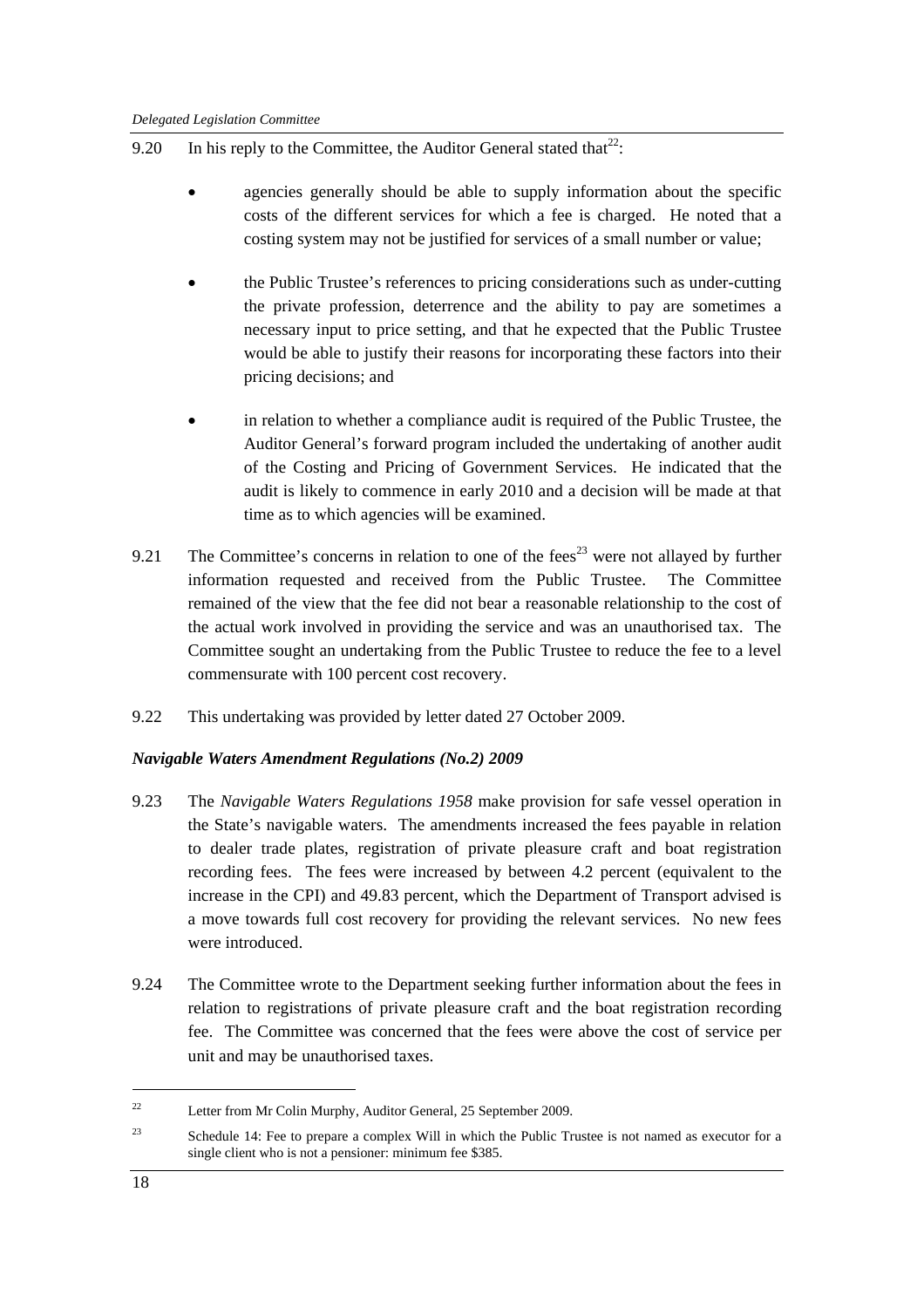- 9.25 The Committee was satisfied with the explanation provided by the Department of Transport in relation to the fees for registrations of private pleasure craft. The Committee accepted the Department's justifications for imposing a higher registration fee on larger vessels based on the administrative costs caused by such vessels.
- 9.26 However the Committee remained of the view that the boat registration recording fee did not bear a reasonable relationship to the cost of the actual administrative work involved in providing the service. The Committee was of the view that the recording fee was an unauthorised tax.
- 9.27 The Committee sought an undertaking from the Department that, when the fees are next amended, the boat registration recording fee will be amended to reflect the cost of providing the service.
- 9.28 The Department provided this written undertaking to the Committee on 12 September 2009.

#### **Various Department of Mines and Petroleum fee increases**

- 9.29 The Committee considered a package of amendment regulations which were gazetted in June 2009, among them the *Petroleum Amendment Regulations 2009*, *Petroleum Pipelines Amendment Regulations (No.2) 2009* and the *Petroleum (Submerged Lands) Amendment Regulations 2009*.
- 9.30 The instruments provided for a CPI increase to petroleum and geothermal fees of 4.2 percent. The explanatory material provided to the Committee stated that the CPI fee increase was to align with CPI adjustments in Commonwealth fees. The last CPI adjustment of State petroleum fees occurred on 1 March 2003. As with the Commonwealth, Western Australia has adjusted the fees every few years in order to avoid unnecessary regulation amendments.
- 9.31 The power to impose fees is in section 138 of the *Petroleum and Geothermal Energy Resources Act 1967* which states:

*138. Licence fees* 

*(1) There is payable to the Minister by a licensee, in respect of each year of the term of the licence, a fee calculated at the prescribed rate for each of the blocks to which the licence relates at the commencement of that year.* [A "block" is an area of land]

*(2) The Minister may, on application made by a licensee, for reasons the Minister thinks sufficient, by notice in writing reduce or waive the fee payable under subsection (1).*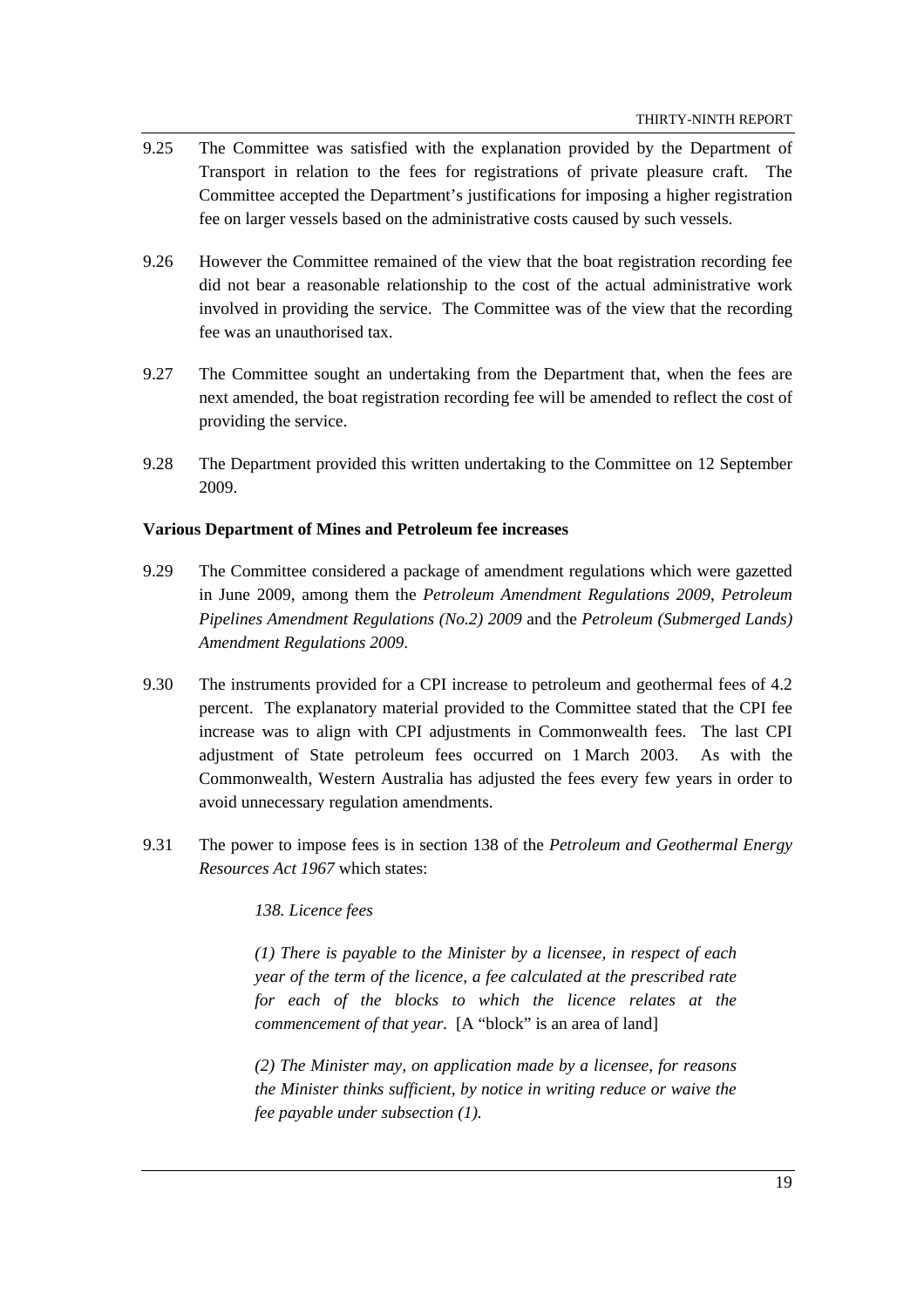*(3) A reduction or waiver of a fee under subsection (2) may apply for an indefinite period of time or for a limited period specified in the notice and may apply subject to such conditions as the Minister specifies in the notice.* 

- 9.32 Regulation 3(8) of the *Petroleum and Geothermal Energy Resources Regulations 2009* states that for the purposes of section 138 (above), the prescribed rate is a rate of \$26 884. The Committee concluded that the rate (although prescribed) was over recovering the cost of the service.
- 9.33 After a number of enquiries with the Department of Mines and Petroleum the Committee concluded that there was clear evidence of over recovery (147 percent and 205 percent) with respect to the annual fees for a Production Licence and Pipeline Licence in all three instruments and that therefore the increases were unauthorised taxes. All other fees were at a level below full cost recovery and therefore were authorised by the principal Act.
- 9.34 The Committee sought a written undertaking from the Department of Mines and Petroleum that it would amend the relevant fees to reflect the cost of service and not enforce them in the interim.
- 9.35 The Department provided this written undertaking on 1 October 2009.
- 9.36 The Committee's inquiry into cost recovery is ongoing.

# **10 CONFERENCES ATTENDED**

- 10.1 Mr Joe Francis MLA (Chairman), Hon Robin Chapple MLC (Deputy Chairman), Hon Jim Chown MLC, Hon Jock Ferguson MLC, Hon Alyssa Hayden MLC, Mr Paul Miles MLA, and Mr Andrew Waddell MLA attended the biennial Australia-New Zealand Scrutiny of Legislation Conference in Canberra from 6-8 July 2009.
- 10.2 The Committee members were accompanied by Ms Christine Kain, Ms Andrea McCallum, Ms Susan O'Brien (Advisory Officers (Legal)) and Mr David Driscoll (Committee Clerk).
- 10.3 The subject of the conference was *Scrutiny and Accountability in the 21st Century*.
- 10.4 The total cost of the attendance of Members and staff at this conference was \$41,031.

# **11 PUBLICATION OF UNDERTAKINGS**

11.1 Subsidiary legislation has an effect on the lives of all Western Australians. In order to increase public access to the Committee's decisions, the Committee implemented an initiative to publish undertakings provided to it by local governments and government departments on the Parliament of Western Australia website.